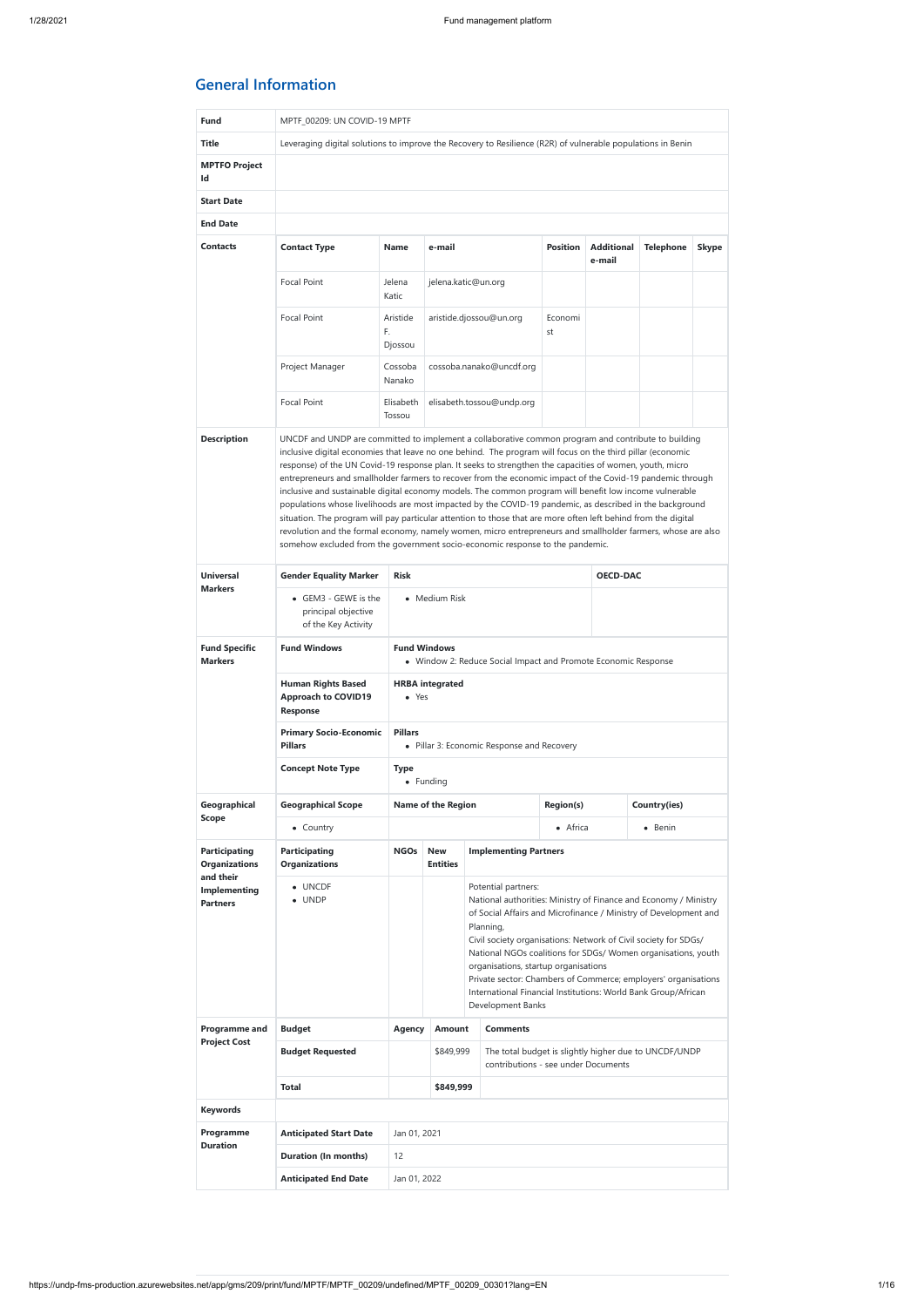| <b>Comments</b> | Comments from secretariat:                                                                                                                                                                                                                                                                                                                                                                                                                                                                                                                                                                                                                                                                                                                                                                                                                                                                                                                                                                                                                                                                                                                              |  |
|-----------------|---------------------------------------------------------------------------------------------------------------------------------------------------------------------------------------------------------------------------------------------------------------------------------------------------------------------------------------------------------------------------------------------------------------------------------------------------------------------------------------------------------------------------------------------------------------------------------------------------------------------------------------------------------------------------------------------------------------------------------------------------------------------------------------------------------------------------------------------------------------------------------------------------------------------------------------------------------------------------------------------------------------------------------------------------------------------------------------------------------------------------------------------------------|--|
|                 | Thank you for submitting the fully fledged Programme Document. The proposal has been reviewed by the Fund<br>Secretariat and we have the following feedback:                                                                                                                                                                                                                                                                                                                                                                                                                                                                                                                                                                                                                                                                                                                                                                                                                                                                                                                                                                                            |  |
|                 | 1. The Results Framework speaks to 4 KM tools shared: it would be interesting to know what kind of tools and<br>to what end.<br>2. In the Results Framework, it is unclear in some activities if the number of women targeted by the<br>programme is included in the overall number of farmers and MSMEs or in addition: clearer disaggregation<br>(total, then disaggregation by sex and by occupation (farmers, MSME) would be helpful.<br>3. The programme will target beneficiaries from previous (UNCDF) projects: this poses the question about<br>equity, and the extent to which beneficiaries from previous project are the most vulnerable. A few<br>sentences on the rationale should be included.<br>4. Risk Management: treatments measures are at times circular (network availability to respond to risk of<br>network unavailability) or too vague (develop strategies). Please strengthen the treatment measures as<br>existing or additional specific actions the Agencies will take to address the risks.<br>5. Budget: Since the detailed budget comes to USD 849,999, please use the same amount in the General<br>Information tab |  |
|                 | Procedurally, we have sent the Benin's Programme Document to the Advisory Committee of the Fund for the no-<br>objection approval. We may receive comments from Advisory Committee by Thursday morning NY time, and will<br>share those promptly with you.                                                                                                                                                                                                                                                                                                                                                                                                                                                                                                                                                                                                                                                                                                                                                                                                                                                                                              |  |
|                 | Finally, to advance the finalization of Benin's programme, I am sharing with you the ProDoc signature page.<br>When the comments are fully addressed, please upload the complete PDF version of your latest final signed<br>ProDoc into the system: please print the latest copy of ProDoc from Workflow tab of the online system and<br>combine it with the signature page into one final ProDoc. If the processes outlined above could be completed by<br>this Friday COB, we will try to catch this year's last pay-cycle next Monday. If this is not possible, we could work<br>with you to finalize all the ProDoc in December and initiate the payment in early January 2021.                                                                                                                                                                                                                                                                                                                                                                                                                                                                     |  |

### **Narratives**

In a joint statement, some ministers of the World Trade Organization[8] proposed in end of July 2020 a number of measures of which courageous work at the V facilitating cross-border flows of vital medical supplies and other essential goods and services, including through the application of best practices and simplifie trade opening. They also stressed the necessity of maintaining agriculture supply chains and preserving Members' food security. The pledge, therefore, is to no refrain from implementing unjustified trade barriers on agricultural and food products in response to the COVID-19 pandemic. According to the World Food Pr in May/June for the main agricultural season while the Covid-19 epidemic is forcing governments to cut agricultural expenses and to prioritize health-related ex restrictions continue, famers won't have access to market to buy good quality seeds and fertilizers.

| <b>Title</b>                                                                                                                                                                                                 | <b>Text</b>                                                                                                                                                                                                                                                                                                                                                                                                                                                                                                                                                                                                                                                                                                                                                                                                                                                                                                                                                                                                                                                                                                                                                                                                                                                                                                                                                                                                                                                                                                                                                                                                                                                                                                                                                                                                                                                                                                                                                                                                                                                                                                                                                                               |
|--------------------------------------------------------------------------------------------------------------------------------------------------------------------------------------------------------------|-------------------------------------------------------------------------------------------------------------------------------------------------------------------------------------------------------------------------------------------------------------------------------------------------------------------------------------------------------------------------------------------------------------------------------------------------------------------------------------------------------------------------------------------------------------------------------------------------------------------------------------------------------------------------------------------------------------------------------------------------------------------------------------------------------------------------------------------------------------------------------------------------------------------------------------------------------------------------------------------------------------------------------------------------------------------------------------------------------------------------------------------------------------------------------------------------------------------------------------------------------------------------------------------------------------------------------------------------------------------------------------------------------------------------------------------------------------------------------------------------------------------------------------------------------------------------------------------------------------------------------------------------------------------------------------------------------------------------------------------------------------------------------------------------------------------------------------------------------------------------------------------------------------------------------------------------------------------------------------------------------------------------------------------------------------------------------------------------------------------------------------------------------------------------------------------|
| CN_I. What is<br>the specific<br>need/problem<br>the<br>intervention<br>seeks to<br>address?<br>Summarize the<br>problem. Apply<br>a gender lens<br>to the analysis<br>and<br>description of<br>the problem. | The World Health Organization (WHO) declared the corona virus (COVID-19) a global pandemic given the scale of victims across almost all countries. Benin rep<br>March 16, 2020. At the date as of August 24th, 2020, a total of 2,145 cases were confirmed in Benin with 40 deaths and 1,738 recovering[1]. Worldwide, directin<br>and medical equipment where they are most needed has become a challenge for governments to address the immediate health and economic crisis induced b<br>situation has been difficult because of supply chain disruptions, high demand for certain sanitary products, and logistical constraints. Fearful that their population<br>goods needed to cope with the immediate health crisis, Benin among many governments imposed some measures also impacting trade items. Like other count<br>implemented various measures since March 31st to contain the spread of the virus; ranging from (i) limitation of entry and exit of the territory, (ii) suspension o<br>closure of schools, mosques, churches and other places of worship, (iv) social distancing measure in places and public transports, (v) establishment of sanitary l<br>the main localities/municipalities identified as outbreaks potential for the virus to isolate the contaminated population and contain the spread of the virus. They<br>transit of people across land borders, restricted the issuance of entry visas to the country, introduced a systematic and compulsory quarantine of all people con<br>public gatherings for above 50 persons, introduced a ban on the movement of public transportation, and made wearing face mask in public compulsory. Based<br>International Monetary Institution (IMF), the economic impact of the pandemic has already begun to materialize, while a more widespread domestic outbreak c<br>further reduce confidence and capital inflows, and cause a significant disruption to economic activity. In addition to the Covid-19 situation, Benin is also being i<br>with its great neighbor of the East, the Federal Republic of Nigeria, since end of August 2019. Recovery policy from the government is somehow responding to |
| Be explicit on<br>who has<br>established the<br>need (plans,                                                                                                                                                 | Due to limited fiscal capacity, sub-Saharan African countries cannot afford to put in place adequate economic stimulus packages to boost the economy, suppo<br>support to individuals and households. Fiscal measures put in place in countries such as Ghana, Kenya, Mauritius, Ivory Coast, Nigeria, Senegal, or South Africa<br>insufficient. They are geared towards tax payment deferrals and reductions, loans, and moratorium on debt repayments, with little on offer for boosting and ma<br>supporting individuals and households through social protection and welfare programs <sup>[3]</sup> .                                                                                                                                                                                                                                                                                                                                                                                                                                                                                                                                                                                                                                                                                                                                                                                                                                                                                                                                                                                                                                                                                                                                                                                                                                                                                                                                                                                                                                                                                                                                                                                |
| national<br>authorities,<br>civil society,<br>UN own<br>analysis, or<br>citizens).                                                                                                                           | When the crisis begun, the International Monetary Fund (IMF) projected a 5% decline in the world economy in 2020, a deeper global recession than during 200<br>based simulations by IFPRI suggest that such a deep recession would push 150 million more people into extreme poverty; an increase of 24% from current leve<br>be concentrated in sub-Saharan Africa and South Asia. "Disruptions in food systems both contribute to increases in poverty, by affecting a critical source of inco<br>and also exacerbate the impacts of poverty by reducing access to food, particularly nutritious foods. But capital-intensive food value chains that are highly mec<br>functioning with few disruptions $[4]$ .                                                                                                                                                                                                                                                                                                                                                                                                                                                                                                                                                                                                                                                                                                                                                                                                                                                                                                                                                                                                                                                                                                                                                                                                                                                                                                                                                                                                                                                                         |
|                                                                                                                                                                                                              | Generally, small companies tend to be vulnerable during an economic crisis, in part because they have fewer resources with which they can adapt to a changing<br>trade center (ITC), the COVID-19 pandemic has affected 4,467 companies in 132 countries[5] comprising Benin. Based on the data collected from 21 April to 02<br>that the pandemic has strongly affected 55% of respondents to the survey. In Africa, two out of three businesses said they had been strongly affected by COVII<br>sales (75%) and/or difficulty accessing inputs (54%). Service companies have been the hardest hit around the world. In accommodation and food services, for in<br>partial and full lockdowns strongly affected their business operations.[6] With a gender disaggregation, the pandemic situation is affecting women more than n                                                                                                                                                                                                                                                                                                                                                                                                                                                                                                                                                                                                                                                                                                                                                                                                                                                                                                                                                                                                                                                                                                                                                                                                                                                                                                                                                       |

partial and full lockdowns strongly affected their business operations.[6] With a gender disaggregation, the pandemic situation is affecting women more than n same survey, women-led firms operate in many of the industries most immediately affected by the crisis, such as accommodation and food as well as retail and distribution of gender across sectors is taken into account, the differences persist, with 64% of women-led firms declaring their business operations as strongly men-led companies. Youth-led enterprises reported a high risk of closing. About 26% of youth-led firms said they risked shutting down permanently within thre non-youth-led businesses. Many companies that are not registered with national authorities are small and have little cash on hand to finance themselves when COVID-19 Business Impact Survey found that informal enterprises are 25% more likely to say that the pandemic is pushing them towards bankruptcy. Being opt stipulated some conditions for a 'new normal': If the world seizes the opportunities presented by this crisis to address fundamental challenges in the global eco that emphasizes resilience to change and unexpected shocks, embraces the possibilities offered by digitalization, prioritizes inclusiveness and leads to sustainal

The United Nations country team report on the socio-economic impact of Covid-19 pandemic in Benin highlighted that in 2020, the International Monetary Fun economic growth to fall to 4.5%. In one pessimistic scenario, the growth rate of the economy would be 2% in 2020. According to the same report, public financ GDP against an initial forecast of 1.8%. Businesses will experience sharp drop in productivity and customer demand leading to potential layouts and bankruptci impact on public finance with regards to the capacity of the private sector and citizens to honor all or part of their fiscal obligations towards the State. The finan impacted due to the reduction in savings and difficulties or non-compliance of creditors in reimbursing their financial engagements. According to the World Ba *reliant on the informal re-export and transit trade with Nigeria (estimated at approximately 20% of GDP), and on agriculture*<sup>[10]</sup>. The UN analysis indicates that 7 Benin is engaged in agricultural activities, mainly in subsistence farming and agro-food industries. The food industry is registering a sharp decline due to the de and the decline in consumer demand. Export products like pineapple are suffering from containment measures and flight restrictions. Prior to Covid-19 pandem vulnerability and food security showed that 29 of the 77 communes in Benin were food insecure (PND 2018-2025). The containment measures are likely to wors with dire consequences for the most vulnerable populations. Beyond the health effects, COVID-19 has impacted the livelihood of poor rural communities and s suffer from low resilience, poor nutrition and limited access to resources and services. While agriculture accounts for 25% of the Benin's GDP[11], the service ind The UN analysis of the socio-economic impact of COVID-19 indicates that tourism, transport, and commerce will be the sectors most impacted by the decline in the pandemic containment measures. Business and citizens engaged in catering, transport, manufacturing, retail commence, finance, Information and Commun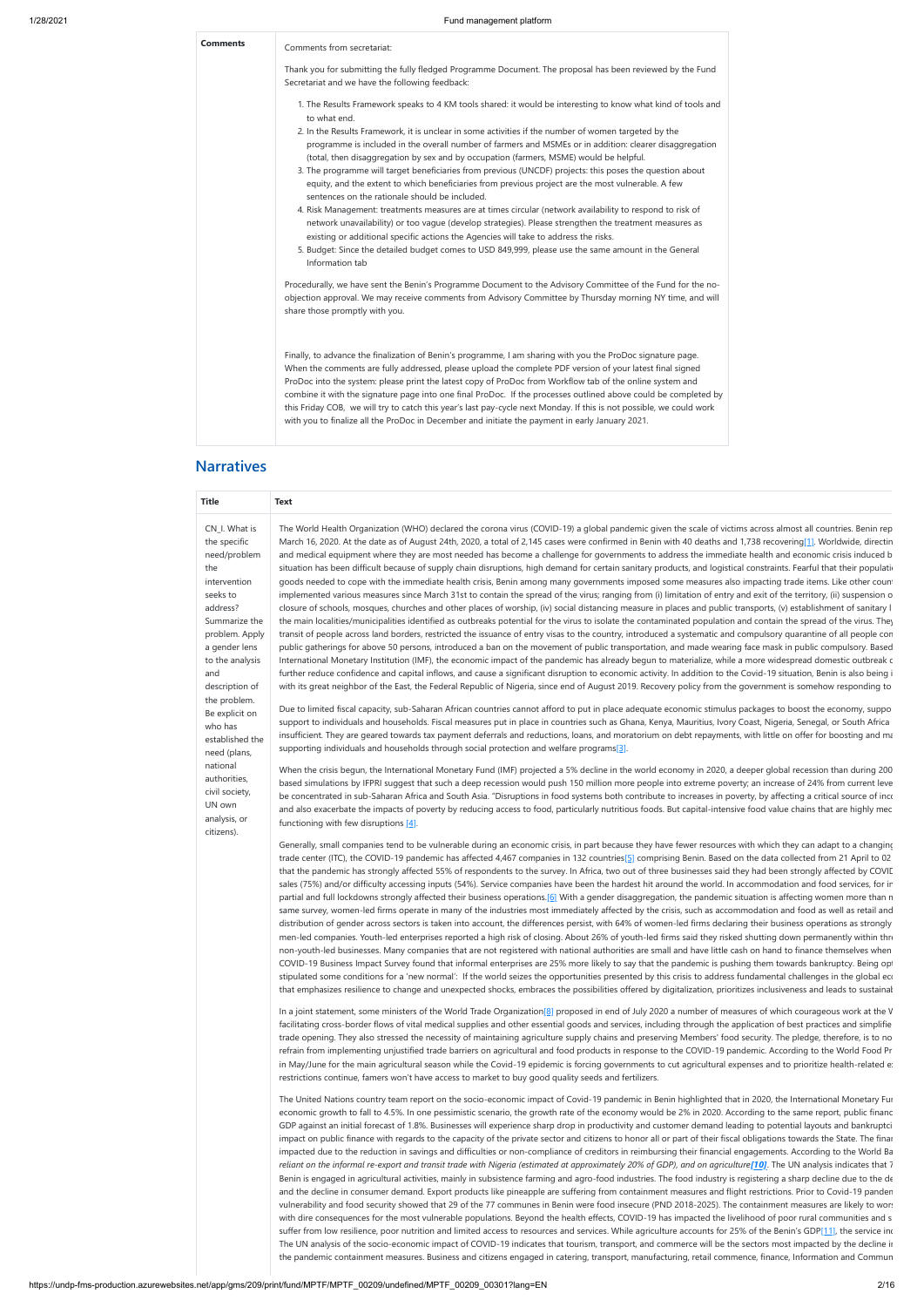https://undp-fms-production.azurewebsites.net/app/gms/209/print/fund/MPTF/MPTF\_00209/undefined/MPTF\_00209\_00301?lang=EN 3/16

most at risk. Tourism, hotels and restaurants, offering about 50,000 direct jobs and 100,000 indirect ones, appears to be the biggest employment provider, after to the United Nations Conference on Trade and Development (UNCTAD) forecasts, in an optimistic scenario where tourist arrivals fall by 25% (like the Ebola epi receipts would fall by 25%. This would lead to a decrease of 25% in the sectoral contribution to GDP and employment at the regional level. According to 2020 f government, tourism should benefit from substantial investments in order to support the activity and contribute to wealth creation in 2020.

Border municipalities were historically vulnerable to many factors, and the COVID-19 situation is largely enhancing these already existing vulnerabilities. They u trade with bordering countries and have been suffering greatly from the frontiers' close-up. Security issues and the risk of poverty are increasing in those localit the government have been formulated to address them. It's then important to drain some amount of recovery actions towards populations of those areas. Yout empowerment and entrepreneur's autonomy reinforcement are a must in the actual context.

In terms of liquidity management measures to mitigate the negative impact of the pandemic on economic activity, the Central Bank of West African States (BCE strategy at a fixed rate of 2.5 percent thereby allowing banks to satisfy their liquidity needs fully at a rate about 25 basis points lower than before the crisis. On Committee of the West African Economic and Monetary Union (WAEMU) cut by 50 basis points the ceiling and the floor of the monetary policy corridor, to 4 an central bank has also: (i) extended the collateral framework to access central bank refinancing to include bank loans to prequalified 1,700 private companies; (ii) and microfinance institutions to accommodate demands from customers with COVID19-related repayment difficulties to postpone for a 3 month renewable pe without the need to classify such postponed claims as non-performing; and (iii) introduced measures to promote the use of electronic payments. In addition, th month refinancing window at a fixed rate of 2.5 percent for limited amounts of 3-month "Covid-19 T-Bills" to be issued by each WAEMU sovereign to help mee to the current pandemic. The amount of such special T-Bills issued by Benin amounted to 1.5 percent of GDP. Finally, WAEMU authorities have extended by one in 2018 for the transition to Basle II/III bank prudential requirements. In particular, the regulatory capital adequacy ratio will remain unchanged at end-2020 fro before gradually increasing to 11.5 percent by 2023 instead of 2022 initially planned.[13]

The authorities announced measures to gradually start reopening the economy. Middle schools, high schools and universities resumed their activities on May 1 and day-care centers will remain closed until the start of the next school year. Public transportation, places of worship and bars resumed their activities on June sanitaire was lifted on May 6, 2020, once the government's mass screening plans were put in place. For this purpose, the authorities installed laboratories in eac started a nationwide screening program. Since the start of the program, the authorities have conducted over 81,900 coronavirus tests throughout the country.

The economic impact on household income could undermine the progress made in Human Development and pathway to Sustainable Development Goals (SDG progress in poverty reduction, Benin exhibits inequality in human development and higher intergenerational persistence of education (UNDP, 2019). For instanc 46.4% in 2018, with a poverty line of \$1.90 a day in purchasing power parity. According to the UN analysis, 92% of the active population of Benin works in the i predominance of underemployment and a gap in social protection mechanisms. Informal sector workers, in particular in the service industry are already very vu unemployment impacts of the pandemic are likely to increase this fringe of the population's vulnerability and increase the incidence of poverty in the country.

Women represent 51.2% of the population in Benin. The index of gender inequalities (IIG4) calculated for Benin emerges at 0.613, indicating that women presen men in terms of living conditions (health, empowerment, labor market). According to a regional Survey on Employment and the Informal Sector by the Nationa the proportion of informal employment in non-agricultural sectors is 92.6%, of which 97% were women in 2018. The economic impact of the pandemic and the compounding for women, driving them further into poverty.

The Benin government's social response recently deployed about USD 133 million to support the hotel and tourism services, formal handicraft workers and me transfers were announced to the most vulnerable people and businesses, registered so. A provision was also foreseen for support to electricity and water house vulnerable populations, informal workers, particularly women of the most threatened sectors, are still left behind. To date, micro and small enterprises, smallhol cooperatives and women groups still encounter severe difficulties to access markets. Access to financing is equally a challenge particularly because of the inform fact they mainly operate on cash-based transactions, notwithstanding the fact that cash itself can be a vector of contamination. Moreover, banks and microfina facing financial losses from the pandemic impacts. Even more so than before, they require more collaterals from customers while offering lending opportunities informality and cyclical nature of informal workers and smallholder farmers' cash flows.

Even though transportation and confinement rules are being progressively relaxed, consumers are still reluctant to engage in face-to-face interactions due to th ICT and digital financial services (DFS) offer viable alternatives to bridge the social distancing measures and face-to-face cash payments challenges to redefine delivery and client relationship management in the informal economy. However, for these digital solutions to sustainably impact informal workers, particularly v resilience through the COVID-19 pandemic and beyond, intentional investments in capacity building in financial education, digital literacy and entrepreneurship era are mandatory. So are investments in expanding access and usage of digital financial services adapted to the needs of these vulnerable population to overc Covid-19 pandemic and build back better.

[1] From the Benin Government: <https://www.gouv.bj/coronavirus/>

[2] Cross-country analysis on "Policy response to Covid-19": [https://www.imf.org/en/Topics/imf-and-covid19/Policy-Responses-to-COVID-19.](https://www.imf.org/en/Topics/imf-and-covid19/Policy-Responses-to-COVID-19)

[3] International Labour Organisation (ILO)'s 2017–2019 world social protection report.

[4] International Food Policy Research Institute: [https://reliefweb.int/report/world/new-research-covid-19-economic-and-food-supply-chain-disruptions-endan](https://reliefweb.int/report/world/new-research-covid-19-economic-and-food-supply-chain-disruptions-endanger-global-food)

[5] Evidences from the ITC's COVID-19 Business Impact Survey, populated in June 2020.

[6] https://www.intracen.org/uploadedFiles/intracenorg/Content/Publications/ITCSMECO2020.pdf

[7] SME competitive outlook by ITC: The Great Lockdown and its Impact on Small Business (https://www.intracen.org/uploadedFiles/intracenorg/Content/Public

[8] Word Trade Organization: [https://www.wto.org/english/tratop\\_e/covid19\\_e/covid19\\_e.htm](https://www.wto.org/english/tratop_e/covid19_e/covid19_e.htm) and file:///C:/Users/HP/Downloads/212R2.pdf

[9] WFP-Regional Bureau VAM/M&E/Nutrition/Supply Chain 30 March 2020:<https://reliefweb.int/sites/reliefweb.int/files/resources/WFP-0000113974.pdf>

[10] <https://www.worldbank.org/en/country/benin/overview>

[11] <https://www.wfp.org/countries/benin>

[12] https://www.statista.com/statistics/795081/share-of-economic-sectors-in-the-gdp-in-

[benin/#:~:text=Share%20of%20economic%20sectors%20in%20GDP%20in%20Benin%202019&text=In%202019%2C%20the%20share%20of,sector%20contribu](https://www.statista.com/statistics/795081/share-of-economic-sectors-in-the-gdp-in-benin/#:~:text=Share%20of%20economic%20sectors%20in%20GDP%20in%20Benin%202019&text=In%202019%2C%20the%20share%20of,sector%20contributed%20about%2048.03%20percent.)

[13] IMF : <https://www.imf.org/en/Topics/imf-and-covid19/Policy-Responses-to-COVID-19>

Socio-

P\_I. Immediate Economic Response to COVID19 and its impact Attached under Documents are the Benin UNCT Socio-Economic Response Plan which outlines the UN Country Team's immediate socio-economic response to the impact of the COVID 19 in Benin, the UN Country Team initiated an in-depth study of the socio-economic impacts of COVID-19 in Benin with the collaborat involvement of International Financial Institutions (World Bank, IMF, AfDB) and UNECA to assess the potential cumulative impacts of COVID 19. The Study is att The attached Study provides evidence supporting the need to continue working on supporting the recovery and resilience of vulnerable populations and this p realization of these objectives, focused on leveraging the role of technology to support socio-economic recovery,

clear

or changes

that will be achieved through this

CN\_II. Results expected to be achieved and a explanation of tangible results UNCDF and UNDP are committed to implement a collaborative common program and contribute to building inclusive digital economies that leave no one beh third pillar (economic response) of the UN Covid-19 response plan. It seeks to strengthen the capacities of women, youth, micro entrepreneurs and smallholder economic impact of the Covid-19 pandemic through inclusive and sustainable digital economy models. The common program will benefit low income vulnerab are most impacted by the covid-19 pandemic, as described in the background situation. The program will pay particular attention to those that are more often revolution and the formal economy, namely women, micro entrepreneurs and smallholder farmers, whose are also somehow excluded from the government so pandemic.

**Objectives:**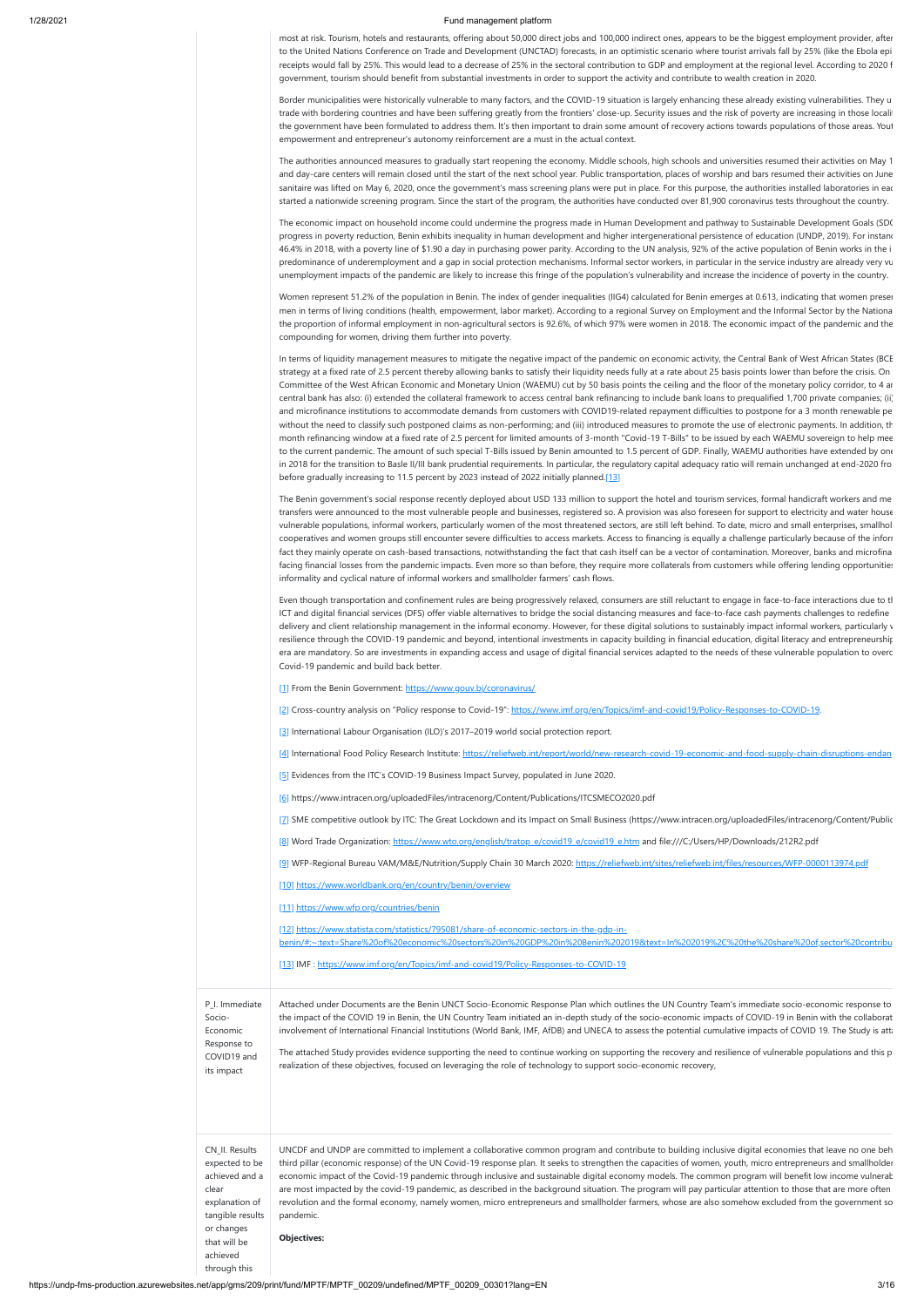### collaborative programme Describe the results expected to be achieved and how it contributes to the Covid-19 response and the SDGs. Describe programme approaches, methods, and theory of change, and explain why they are the appropriate response to the problem. Please highlight a) how the solution(s) is data driven (especially on population being targeted) b) if and how it employs any innovative approaches; c) if and how it applies a human rightsbased approach and how is it based on the principle of "recover better together" d) if and how the theory of change reflects the Gender Equality Marker score selected in this solution

The main objective of this intervention is to contribute to poverty reduction and economic growth by leveraging on inclusive and innovative digital solutions to micro, small and medium-sized enterprises with relevant skills, access to market and adequate financing that will reinforce their resilience and offer them a rapi impacts.

This principal objective will be achieved by pursuing three specific ones:

- Increase access to digital skills for micro, small and medium-sized enterprises, woman and youth and use of emerging technologies to afford lockdown m as well as build adequateness to the labor market demand beyond recovery;
- Strengthen the capacity of affected businesses and individuals to access market, continue their production activities and easily cash-in from their transact contaminated, through the numerous opportunities offered by digital technologies and digital financial services;
- Facilitate innovative financing models from microfinance institutions to micro, small and medium-sized enterprises, women and youth, by preparing the w helping them elaborate improving business models.

### **Expected effects:**

The program implementation will focus on the following prime effects:

- women and youth access improved economic opportunities during the crisis and beyond its situation, thanks to the use of digital technologies: We conce which builds on the employment needs of the market data in the pandemic situation. We may proceed to the selection of third-party entities specialized development activities, contributing to design contents and training of beneficiaries and targets.
- Youth and Women are trained in digital and entrepreneurship skills and have better access to digital technologies: We will equip the ecosystem stakehold providers, training partners, innovative solution providers and government to fill the gap in digital skills training among women and youth. We will desigr digital literacy and entrepreneurship skills for customers and target groups.
- Use of local innovation and technologies for increased market access are stimulated to support the development of businesses development and econom youth: we will empower business providers to develop their knowledge on productivity and competitivity in the informal sector. The potential business pr development strategies and stimulate their appetite of digital. Innovative service and products' delivery channels will be availed for entrepreneurs willing lockdown situation.
- Promotion of a distant service delivery and payment platforms: we will make sure that stakeholders have improved capacity to access and/or drive technic delivery as well as for their encashment. Technology-driven solution builders and digital service providers will benefit from trainings and tools helping the segments, comprising women and youth. The reinforcement and delivery of distant and contactless market access solutions will be discussed and initiated providers. Finally, this will maintain and boost labor productivity as businesses even in the agriculture (and young entrepreneurs in informal sector) and fis producing permanently and easily selling their outcomes to larger customer base thanks to digital.
- Woman and youth economic empowerment is improved by innovations in market access: Third party selection of incubators to support woman and yout awarding small grants to encourage innovation in business delivery and market access. UNCDF and its partners may provide technical assistance to micro enterprises improving their usage of digital enabled solutions.
- Facilitate financing opportunities to vulnerable businesses: on this point, we will develop our relationship with microfinance institution and impact their w Increased coordination will be developed between the financial providers and businesses holders. Our first action will be on improving business models fo especially in the context of finance rarefaction and constraints occurred by the Covid-19 situation. With cocreation works, we will stimulate in them the pc uncollateralized loans, finely designed for affected business, women and youth. The popularization of our digital credit toolkit recently elaborated will be we will pledge with policymakers and regulators to facilitate the adoption and implementation on digital based loans and savings, a better way to reduce

- 1. Focus on financial education and entrepreneurship skills (how to sell with WhatsApp and Facebook, how to use mobile money…). We will design and literacy and entrepreneurship skills for customers and target groups. The main beneficiaries are entrepreneurs in agriculture, financial education, mic enterprises. UNCDF owns key tools in digital literacy that will be improved for a whole empowerment of beneficiaries.
- 2. Provide individual training interface and savings groups train the trainer: this will serve as a continuity to our current savings group project being im will build on our relationship with ANPME to impact a large group of MSMEs. We will identify and equip the ecosystem stakeholders like digital fina partners, innovative solution providers and government to fill the gap in digital skills training among women and youth.
- 3. Improve access to markets via digital channels:
	- Onboard MSME and cooperative on e-commerce platforms. Our current KkiaPay project offer access opportunity to many e-commerce platfor with ANPME to reinforce existing virtual marketplaces as locally as internationally. With our tested pilot experience on market access, populati crisis will be covered by appropriate solutions to continue delivering on their businesses and/or develop new ones. Payment collection is a key and digital enablers like improved solutions from our kiakia19 project will serve as great opportunity.
	- Expand digitization of payments in Agri-value chains and retail commerce (expand rice value chain project, and tackle merchant payment via m different effect of the crisis on agricultural activities, especially market inaccessibility, digitization process offers better recovery conditions to a did in the rice value chain, we will cover sensitive agriculture sectors which we will enable with digital innovation.

#### **Gender-equality:**

The cross-cutting issue of our program is to mainstream gender-equality: Our Covid-19 response program will provide an opportunity to empower women in t gender equality through all activities. Specifically, the program will take the opportunity to support and promote women-led micro, small and medium-sized en economic sectors. For a better promotion of inclusive digital services for women and youth, products and channels to be piloted shall be designed with them a implementation of human-centric design (HCD) methodology. To this end, all requests for direct and specific interventions will require information on how wom their specific characteristics and needs taken into consideration in design and delivery of products and services.

#### **Through this program, we expect the following results:**

At the end of this program, we will directly impact 15,000 people trained on financial education, digital literacy and entrepreneurship including at least 60% wo within 18 months' project deployment. Targeted beneficiaries will include micro and small entrepreneurs (8,000 MSE) and smallholder farmers (7,000) mobilized women savings groups. The 15 communes will be selected on a criteria basis and will comprise the most affected municipalities by the Covid-19 restrictions and border municipalities where vulnerabilities were already accentuated. Municipalities that are benefiting from concentrated attention from development instituti Among them we have the Communes of Cotonou, Malanville and Karimama. At the development phase of the program to total list of 15 municipalities we will constituted based on their vulnerability to the Covid-19 pandemic situation.

Indirectly, we will impact more population. The program will take a gender intentional approach, reaching out to thousands of households and impact about 10 are catalyzers of family dynamics in Benin. Empowering them will benefit their families with drive meaningful economic and social impacts.

#### **Contribution to SDGs:**

This program aims to contribute to the fight against hunger, gender inequality, and reinforce economic resilience and growth, by leveraging on innovation and promoting partnership initiatives among parties. It will then target SDGs 1, 5 and 8. SDG 9 and 17 will just serve as catalyzers or enablers to do so. The three co contribute to the three prioritized SDGs and market access improvement and financing reinforcement components will specifically contribute to SDG 8. The firs market access will contribute to the SDG 5, by specifically targeting women in the key performance indicators.

Building on digital infrastructure and promoting innovative solutions as well as developing partnerships with different players are important change-maker poin program.

### **Proposed Approach and method:**

- As described in our background situation, our focus will be on key sectors of the economy that are mostly impacted by the Covid-19 crisis: Agricultural an and retail service.
- Our objective is to empower micro entrepreneurs and Agri-cooperatives to serve a post covid19 economy and improve their livelihood
- Program components: the JP will build on our existing UNCDF projects to fastrack the implementation for more impact.

Based on our objectives, the Joint Program will focus on 3 key areas of activities:

1. Build entrepreneurship skills in the digital era:

4. Improve access to finance for micro entrepreneurs and Agri cooperatives:

Support the digital transformation of microfinance institutions to better serve vulnerable populations with digital financial services: promoting linkage, bank-to-wallet, digital savings & credit. New models are needed in crisis and digital innovative ones can easily create economy of scal transforming the financial providers ecosystem through digital is a plus we will be leveraging throughout this program. Remote access to finan core objective here and we will look for additional innovative solutions from technical providers.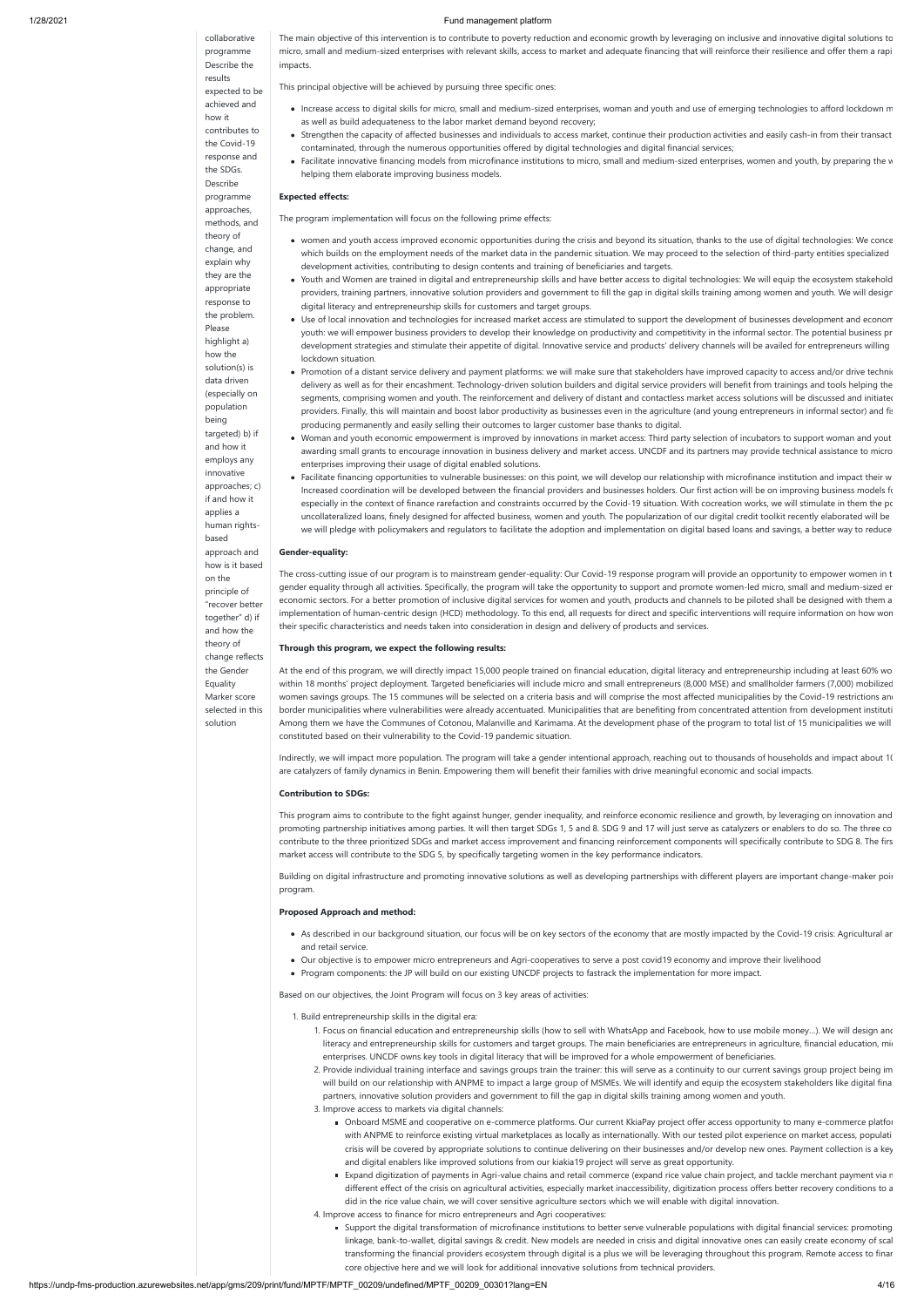Technical assistance to MFI to leverage alternative credit scoring to increase micro entrepreneurs and Agri-cooperatives to extend uncollateral toolkit elaborated on digital lending will help us provide the necessary competencies, strategies and willingness to financial institutions in desi

### **Theory of Change:**

The rationale of this program is based on the vulnerable socio-economic situation of the targeted populations (women, youth, informal workers, micro, small and agribusiness entrepreneurs) in the Covid-19 context. One of the principal effects induced by the crisis is the global lockdown affecting mobility, so communes  $k$ countries. The impact may then be severe in bordering areas which represent 41.26% of the Beninese total population, covering 64.31% of the national surface agricultural population. Before Covid-19 they were confronted with poverty, youth unemployment, early/forced marriage, gender inequalities and ultimately mi opportunities are increased for UN agencies in Benin to convene stakeholders in leveraging additional private, public and blended resources and strengthen th bordering communes to the others, also affected by the pandemic situation. This program will primarily engage a joint effort of two UN entities (UNCDF and U SDG actions while working in coordination with national/subnational stakeholders to combat Covid-19 and contribute to a rapid recovery.

Our Covid-19 interim response program will create immediate synergies and harness economies of scale so that public and private investments are channeled t impacting SDGs. It aims at unlocking SDG financing through three outputs:

- 1. Strengthen the capacities of individuals and entrepreneurs in accessing, understanding and using digital means or solutions to deliver their formal produc from a larger range of technical and financial solutions to strengthen their employment, entrepreneurship, economic inclusion and empowerment, especi affected municipalities;
- 2. Create inclusive innovation opportunities to improve market access in confinement conditions, maintaining and increasing revenue, financial and econom beneficiary groups;
- 3. strengthen access to funding for micro, small and medium sized enterprises and contribute to the informal groups' formalization by leveraging funds pro contributing microfinance institutions' digital transformations.

The initiatives implemented under our covid-19 response program fall into five areas of change:

- a partnership approach, with the mobilization of the local, national, international, targeted populations, public and private partners;
- a direct social impact by responding directly to the improvement of the gender equality and the quality of life of the vulnerable populations;
- an impact on local economic development, via a strong access to market and structured financing, contributing to job creation for youth, economic empc local enterprises' revenues;
- an increased access to digital literacy, financial education and financial services to populations in restrictive conditions;
- an innovation mechanism that creates digital transformation, testing innovative solutions for microfinance institutions and improving business models.

- budgetary revenue supported by ongoing reforms aimed at widening the tax base, strengthening its collection and identifying new niches;
- the use of public debt, including monitoring the budgetary risks linked to PPPs;
- development cooperation (south-south and effective cooperation);
- diaspora funds through conventional or targeted bond issues;
- financing for the private sector.

The key assumptions of the Covid-19 response program's ToC are as follow:

- The recovery of most exposed communities to the pandemic impact remains a priority for funders and policymakers;
- Microfinance institutions are willing to follow the increasing digital revolution;
- Regulatory framework is permissive to innovation in financial solutions for better inclusion:
- The Covid-19 response program is implemented in partnerships with public entities and private sector;
- The access to financial and economic inclusion opens new economic opportunities for women and youth;
- Public funding and technical assistance towards economic recovery from the Covid-19 crisis impacts will not decrease;
- Catastrophic health spending reaches lower levels.

Since Benin adopted and implemented few years ago a results-based management approach, insufficient coherence persists between the Program Budgets and and the sectoral strategies. From this Covid-19 response program, we will clearly define collaborations, in terms of development cooperation, that will serve as Government, development agencies and private actors towards local development financing.

CN\_III. Catalytic impact and nexus Describe how the intervention is catalytic by mobilizing or augmenting other financial or nonfinancial resources including from IFIs, foundations, the private sector. Describe how the proposed intervention supports medium to long-term recovery for example by enabling other actors to engage, generates an

enabling

Our Covid-19 response program through its three components and the partnership developed throughout its implementation will attract funding from several program will directly attract development organizations interested in key targeted sectors comprising those we already partnered with in previous interventions in the program will have the opportunity to gather funds from other partners with the common proof of concept derived from the program. Above UN agencie multilateral institutions and the Beninese government will leverage on this initiative by providing funding to reach more people by either scaling-up the progra replicating it in another localities.

The program outcomes are aligned with the Benin National Development Plan 2018-2025 and address several cross-cutting issues: resilience; gender equality; i development. Knowing that Benin is an LDC with few investment resources, the country needs massive investments to attain SDGs. Based on their credibility an convene all the stakeholders in Benin in leveraging additional private, public and blended resources and strengthen local capacities. In using their broad develo lead and footprints in policy advocacy to support an enabling environment to ensure implementation of the SDGs, the two UN agencies are well placed and eq actions while working in coordination with national and local counterparts. With UNCDF's investment mandate and experience, complemented by other themat in working with communities, local and central governments, all required expertise should be put together do deliver expected results timely. As such, the Covid catalytic role to channel financial resources and expertise where they are most needed. UN procedures will guaranty that projects are implemented through tra (call for proposals). The program will also take opportunity from the UN long-lasting worldwide expertise to bring in new technologies/approaches and proven

environment for longerterm development. To succeed private resources mobilization in support to the private sector and to create a multiplier effect, a consultation, communication and information appi MSMEs for their involvement in existing financing mechanisms (BCEAO SME refinancing window or access to guarantee funds' or commercial banks' SME comp

According to a recent analysis conducted by the government on the development financing mobilization, financing sources with potential and new partnership

The Covid-19 response program, through its strategy of promoting market accessibility and innovative financial solutions, is a response to this expectation of th endorsed by the public entities.

Concerning uncollateralized loans, beneficiary enterprises will access resources according to a cost/risk-return compromise of their proposed solution/activities therefore the least costly, financing will be oriented towards social projects.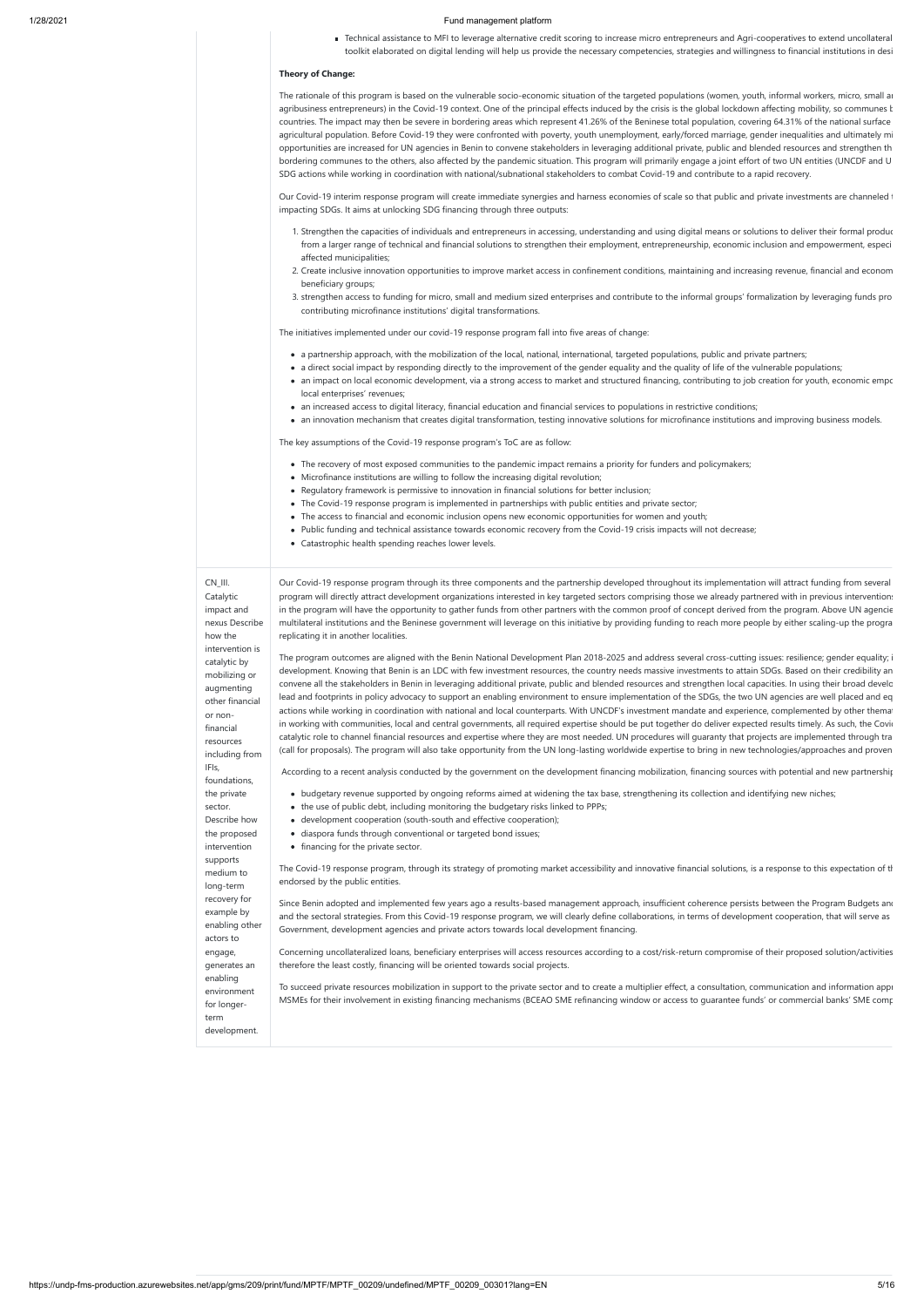| CN_IV. Who<br>will deliver this<br>solution List<br>what Recipient<br>UN<br>Organizations<br>(no less than 2<br>per concept<br>note) and<br>partners will<br>implement this<br>project and<br>describe their<br>capacities to<br>do so. Include<br>expertise, staff<br>deployed, as<br>well as<br>oversight<br>mechanisms<br>that determine<br>the monitoring<br>and evaluation<br>(M&E)<br>arrangements<br>and<br>responsibilities.<br>Use hyperlinks<br>to relevant<br>sites and the<br>current<br>portfolios of<br>RUNOs so the | This program will primarily be endorsed by the UN Capital Development Fund which will hold a leadership position in the implementation. Operational bodies<br>microfinance institutions, credit scoring providers, financial and digital education providers will participate in the program delivery. Government entities at cent<br>contribute to the process and municipalities will play key role as they will appropriate and capitalize on the initiative. With the geographical scope of the progra<br>authorities to insure a better appropriation of the innovative concepts we would develop so far. In the implementation process, municipalities (in the 15 targete<br>implementer and will especially help in community engagement. They will also facilitate the collaboration among different players at the local level and will her<br>capacity on contributing to businesses resilience beyond the pandemic period.<br>UNCDF in its mandate of UN capital agency will develop the Covid-19 response program in collaboration with UNDP, bringing in its vast experience and techni<br>investments and in working with local government and professional associations to establish income generating investments. Using its inhouse technical expert<br>development of appropriate governance structures of the projects to ensure operational and financial sustainability over a long period after they are implemen<br>of MFI to make DFS more accessible and increase their financing of micro small entrepreneurs. This implies that UNCDF will act as:<br>• the program lead and manager;<br>• the advisor and facilitator to financial institutions in integrating new financial instruments as well as partnerships development;<br>• the dual key system implementer; and<br>• the systemic impact tracker.<br>UNCDF's internal expertise on digital enabling solutions will work and support the whole process, identifying and developing needed partnerships. With its exp<br>expertise anywhere they may be in the world, UNCDF will provide as of need, special expertise to a given implementing partner or on a sensitive innovative asp<br>digital economy strategy and our digital economy scorecard will serve in sizing the real state of each market component.<br>The RCO will:<br>• facilitate and coordinate the Covid-19 response program development; and<br>• ensure Monitoring & Evaluation, communication and knowledge management.<br>UNDP will have to:<br>• contribute to stakeholder's capacity building and provide technical assistance when needed;<br>• source projects when possible, with its experience in development projects especially through its accelerator lab initiatives;<br>• assess expected development impact; and<br>• monitor actions.<br>Public entities (central government, local governments/municipalities, funds) will constitute and put in place the program's governance bodies required by the<br>facilitate the three components' deployment. Microfinance institutions and key digital solution and payment providers will partner with the program for deliver                                                                                                                                                                                                                                                                                                                                                                                                                                                                                                                                                                                                                                                                                                                                                                                                                                                                                                                                                                                                                                                                                                   |
|------------------------------------------------------------------------------------------------------------------------------------------------------------------------------------------------------------------------------------------------------------------------------------------------------------------------------------------------------------------------------------------------------------------------------------------------------------------------------------------------------------------------------------|--------------------------------------------------------------------------------------------------------------------------------------------------------------------------------------------------------------------------------------------------------------------------------------------------------------------------------------------------------------------------------------------------------------------------------------------------------------------------------------------------------------------------------------------------------------------------------------------------------------------------------------------------------------------------------------------------------------------------------------------------------------------------------------------------------------------------------------------------------------------------------------------------------------------------------------------------------------------------------------------------------------------------------------------------------------------------------------------------------------------------------------------------------------------------------------------------------------------------------------------------------------------------------------------------------------------------------------------------------------------------------------------------------------------------------------------------------------------------------------------------------------------------------------------------------------------------------------------------------------------------------------------------------------------------------------------------------------------------------------------------------------------------------------------------------------------------------------------------------------------------------------------------------------------------------------------------------------------------------------------------------------------------------------------------------------------------------------------------------------------------------------------------------------------------------------------------------------------------------------------------------------------------------------------------------------------------------------------------------------------------------------------------------------------------------------------------------------------------------------------------------------------------------------------------------------------------------------------------------------------------------------------------------------------------------------------------------------------------------------------------------------------------------------------------------------------------------------------------------------------------------------------------------------------------------------------------------------------------------------------------------------------------------------------------------------------------------------------------------------------------------------------------------------------------------------------------------------------------------------------------------------------------------------------------------------------------------------------------------------------------------------------------------------------------------------------------------------------------------------------------------------------------------------------------------------------------------------------------------------------------------------------------------------------------------------------------------------------------------------------------------------------------------------------------------------------------------------------------------------------------------------------------------------------------------------------------------------------------------------------------------------------------------------------------------------------------------------------------------------------------------------------------------------------------------------------------------------------------------------------------------|
| text is short<br>and to the<br>point.                                                                                                                                                                                                                                                                                                                                                                                                                                                                                              | To guaranty impact, a sustainability plan that comprises the financial, organizational and programmatic sustainability will be set up. The sustainability plan will t<br>consistent theory of change, (ii) a strong monitoring and evaluation system, (iii) the adaptability and replicability of the resilience reinforcement mechanism, (iv)<br>arrangements and (v) an integration into existing national initiatives and alignment with national priorities.                                                                                                                                                                                                                                                                                                                                                                                                                                                                                                                                                                                                                                                                                                                                                                                                                                                                                                                                                                                                                                                                                                                                                                                                                                                                                                                                                                                                                                                                                                                                                                                                                                                                                                                                                                                                                                                                                                                                                                                                                                                                                                                                                                                                                                                                                                                                                                                                                                                                                                                                                                                                                                                                                                                                                                                                                                                                                                                                                                                                                                                                                                                                                                                                                                                                                                                                                                                                                                                                                                                                                                                                                                                                                                                                                                                       |
| P_V. Target<br>population                                                                                                                                                                                                                                                                                                                                                                                                                                                                                                          | The plan is to develop and implement this initiative in ten (10) of UNCDF and UNDP's intervention municipalities, namely Nikki, Kalalé, Boukombe, Glazoué, Av<br>Zagnanado, Bassila, and Ketou. Those municipalities are mostly situated along the country borders, with large potential for the development of micro, small and<br>where small producers and groups develop various income-generating activities.<br>The project will prioritize some UNCDF and UNDP response communities where populations are affected by the COVID19 pandemic. In these communities, the<br>will be identified and strengthened. Those beneficiaries are of the vulnerable populations and are globally affected by the Covid pandemic outreach. New targe<br>medium-sized enterprises) affected by COVID will also be identified and taken into account in extension and reinforcement of previous interventions. Through t<br>will be an equity within each target group we will cover.<br>The target beneficiaries are the following:<br>• Women (final beneficiaries): Girls, women (literate or not), women entrepreneurs, or farmers with poor and/or access to economic opportunities. The aim<br>entrepreneurial capacities and provide them with more inclusive digital products they can use to advance their businesses/work life. Their selection shall t<br>technical teams through on-ground groups like the local representation of public institutions, digital service providers, and educational partners.<br>• Youth (final beneficiaries): Ambitious entrepreneur and agri-entrepreneur, students or permanent employees, youth with technical skills, seasonal workers<br>low access to market and business opportunities. The aim of this action is to build their capacities and provide them with more inclusive digital products a<br>strengthen their resilience. Their selection shall be made through the same process as of women.<br>• Grassroot innovators (target group): they are any entity that finds or creates innovative solutions to solve their daily problems.<br>• Digital services providers (target group): Businesses already offering services accessible through mobile phones to their customers or businesses which fa<br>needs of their target populations or on specific skills of local human resources. The action shall contribute to bridging the existing gap in training of skille<br>to target populations. Their selection shall be through competitive Requests for applications. They shall also participate in projects and other UNPO event<br>• Start-up support groups (target group): Structures that are providing advice, financing, mentoring, networking opportunities to entrepreneurs facing a lac<br>mapping of proposition value offered. The action shall help identify gaps in the support of start-ups and provide training. Their selection shall be through<br>applications. They shall also participate in different projec events.<br>• Smallholder farmers: agri-cooperatives, micro-entrepreneurs focused on agriculture, rural populations.<br>• Policymakers and regulators (target group): This is mainly Government, incubators/hubs, BCEAO, and telecommunications regulator having no clear agen<br>improve populations' resilience from the Covid-19 impacts. This action shall help clarify the reference situation of recovery and resilience initiatives in-cou<br>information. Their participation shall be in co-chairing some of our events: working groups, conferences, round tables.<br>At the end of this program, we will directly impact 10,000 people trained on financial education, digital literacy, and entrepreneurship including at least 60% wo<br>within 12 months' project deployment. Targeted beneficiaries will include micro and small entrepreneurs (6,000 MSME) and smallholder farmers (4,000) mobiliz<br>women savings groups. The 10 communes will be selected on a criteria basis and will comprise the most affected municipalities by the Covid-19 restrictions and<br>border municipalities where vulnerabilities were already accentuated. Municipalities that are benefiting from concentrated attention from development instituti |

project scope. At the development phase of the program to a total list of 10 municipalities, we will be covering in our scope will be constituted based on their v pandemic situation.

Indirectly, we will impact more population. The program will take a gender intentional approach, reaching out to thousands of households and impact about 50 are catalyzers of family dynamics in Benin. Empowering them will benefit their families with drive meaningful economic and social impacts.

### **SDG Targets**

| <b>Target</b>     | <b>Description</b>                                                                                                                                                                                                                  |
|-------------------|-------------------------------------------------------------------------------------------------------------------------------------------------------------------------------------------------------------------------------------|
| <b>Main Goals</b> |                                                                                                                                                                                                                                     |
|                   | Goal 1. End poverty in all its forms everywhere                                                                                                                                                                                     |
| TARGET 1.5        | 1.5 By 2030, build the resilience of the poor and those in vulnerable situations and reduce their exposure and<br>vulnerability to climate-related extreme events and other economic, social and environmental shocks and disasters |
|                   | Goal 5. Achieve gender equality and empower all women and girls                                                                                                                                                                     |
| TARGET 5.5        | 5.5 Ensure women's full and effective participation and equal opportunities for leadership at all levels of decision-<br>making in political, economic and public life                                                              |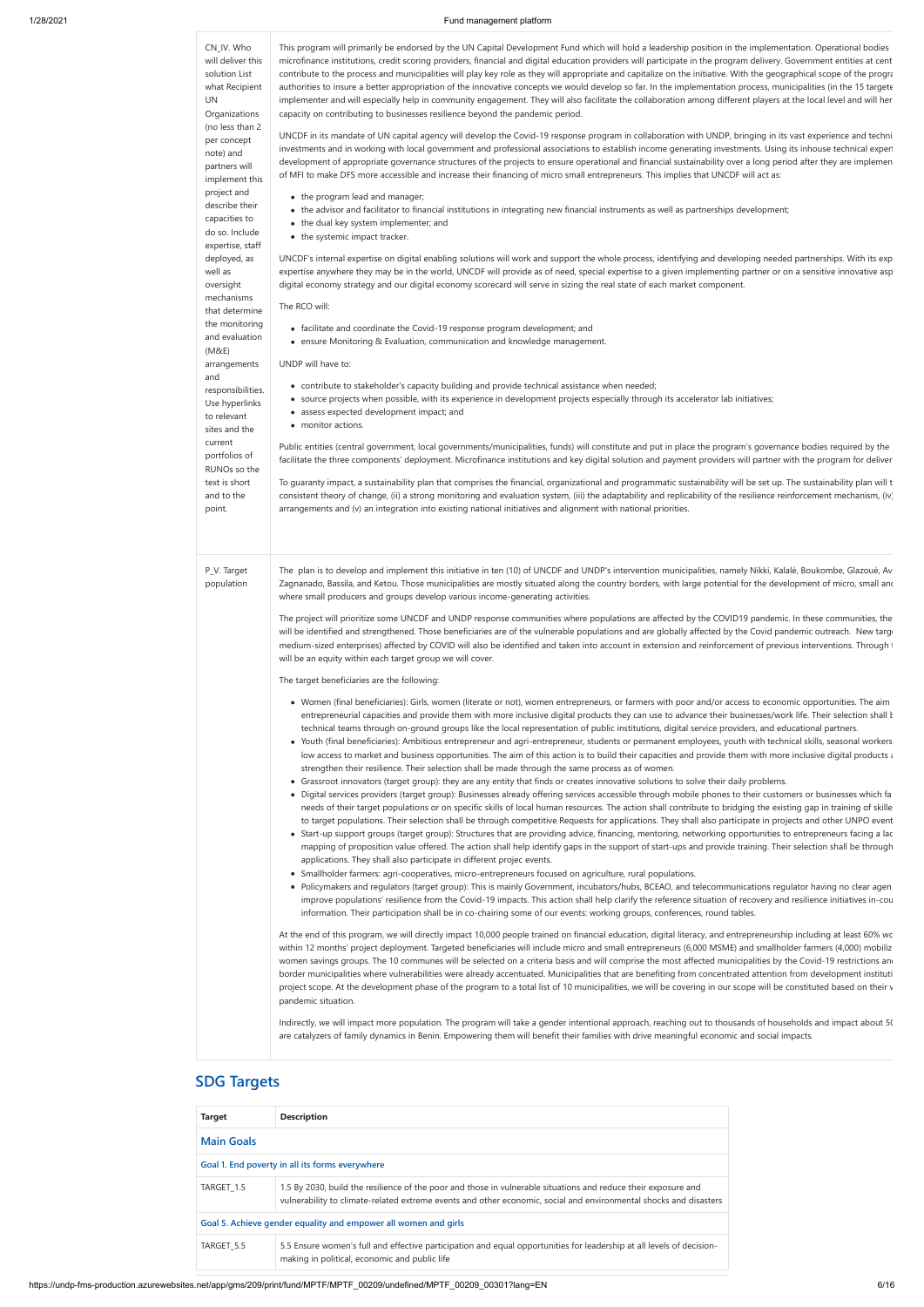| <b>Target</b>                                                                                                                | <b>Description</b>                                                                                                                                                                                                                                                                              |  |  |  |
|------------------------------------------------------------------------------------------------------------------------------|-------------------------------------------------------------------------------------------------------------------------------------------------------------------------------------------------------------------------------------------------------------------------------------------------|--|--|--|
| TARGET 5.b                                                                                                                   | 5.b Enhance the use of enabling technology, in particular information and communications technology, to<br>promote the empowerment of women                                                                                                                                                     |  |  |  |
| Goal 8. Promote sustained, inclusive and sustainable economic growth, full and productive employment and decent work for all |                                                                                                                                                                                                                                                                                                 |  |  |  |
| TARGET 8.10                                                                                                                  | 8.10 Strengthen the capacity of domestic financial institutions to encourage and expand access to banking,<br>insurance and financial services for all                                                                                                                                          |  |  |  |
| TARGET 8.3                                                                                                                   | 8.3 Promote development-oriented policies that support productive activities, decent job creation,<br>entrepreneurship, creativity and innovation, and encourage the formalization and growth of micro-, small- and<br>medium-sized enterprises, including through access to financial services |  |  |  |

# **SDG Indicators**

| <b>Indicator Code</b> | <b>Description</b>                                                                                                                                   |
|-----------------------|------------------------------------------------------------------------------------------------------------------------------------------------------|
| C010101               | 1.1.1 Proportion of population below the international poverty line, by sex, age, employment status and<br>geographical location (urban/rural)       |
| C010401               | 1.4.1 Proportion of population living in households with access to basic services                                                                    |
| C010502               | 1.5.2 Direct economic loss attributed to disasters in relation to global gross domestic product (GDP)                                                |
| C050b01               | 5.b.1 Proportion of individuals who own a mobile telephone, by sex                                                                                   |
| C081001               | 8.10.1 (a) Number of commercial bank branches per 100,000 adults and (b) number of automated teller machines<br>(ATMs) per 100,000 adults            |
| C081002               | 8.10.2 Proportion of adults (15 years and older) with an account at a bank or other financial institution or with a<br>mobile-money-service provider |
| C080301               | 8.3.1 Proportion of informal employment in non-agriculture employment, by sex                                                                        |
| C080501               | 8.5.1 Average hourly earnings of female and male employees, by occupation, age and persons with disabilities                                         |
| C080502               | 8.5.2 Unemployment rate, by sex, age and persons with disabilities                                                                                   |
| C080601               | 8.6.1 Proportion of youth (aged 15–24 years) not in education, employment or training                                                                |

### **Contribution to SDGs**

| <b>Participating</b><br>Organization        | % TARGET 5.b | % TARGET 8.3 | % TARGET 5.5 | % TARGET 1.5 | % TARGET 8.10 | % Total |
|---------------------------------------------|--------------|--------------|--------------|--------------|---------------|---------|
| <b>UNDP</b>                                 | 15           | 10           | 25           | 25           | 25            | 100     |
| <b>UNCDF</b>                                | 15           | 10           | 25           | 25           | 25            | 100     |
| <b>Total</b><br>contribution by<br>target   | 30           | 20           | 50           | 50           | 50            |         |
| Project<br>contribution to<br>SDG by target | 15           | 10           | 25           | 25           | 25            | 100     |

# **List of documents**

| <b>Document</b>                                                                           | <b>Document</b><br><b>Type</b> | <b>Document</b><br><b>Source</b> | <b>Document Abstract</b>                                | <b>Modified By</b>       | <b>Modified</b><br>On |
|-------------------------------------------------------------------------------------------|--------------------------------|----------------------------------|---------------------------------------------------------|--------------------------|-----------------------|
| Reviewer_3_B<br>enin_MPTF_00<br>209_00301<br>.xlsx                                        | Other Docs                     | Concept<br>Narrative             |                                                         | kristoffer.tarp@undp.org | Sep 09,<br>2020       |
| Reviewer#1_B<br>enin_Leveragi<br>ng digital<br>solutions.xlsx                             | Other Docs                     | Concept<br>Narrative             |                                                         | fshafique@unicef.org     | Sep 09,<br>2020       |
| <b>Benin_Gem</b><br>Assessment.d<br><b>OCX</b>                                            | Other Docs                     | Concept                          | Feedback on disability and gender                       | kalie.marsicano@undp.org | Sep 16,<br>2020       |
| <b>ETUDE DES</b><br>IMPACTS_101<br><b>12020_VALIDE</b><br>.pdf                            | <b>Other Docs</b>              | Project<br>Narrative             | Study of Socio-Economic Impacts of<br>COVID 19 in Benin | jelena.katic@un.org      | Dec 04,<br>2020       |
| <b>Benin</b><br>Immediate<br><b>SERP Final.pdf</b>                                        | <b>Other Docs</b>              | Project<br>Narrative             | Benin UNCT Immediate Socio<br>Economic Response Plan    | jelena.katic@un.org      | Dec 04,<br>2020       |
| <b>Benin_Joint</b><br><b>UN COVID</b><br><b>MPTF</b><br>Proposal_04<br>déc. 20<br>vf.docx | Workplan &<br><b>Budget</b>    | Project                          | Joint UN COVID 19 project proposal                      | jelena.katic@un.org      | Dec 06,<br>2020       |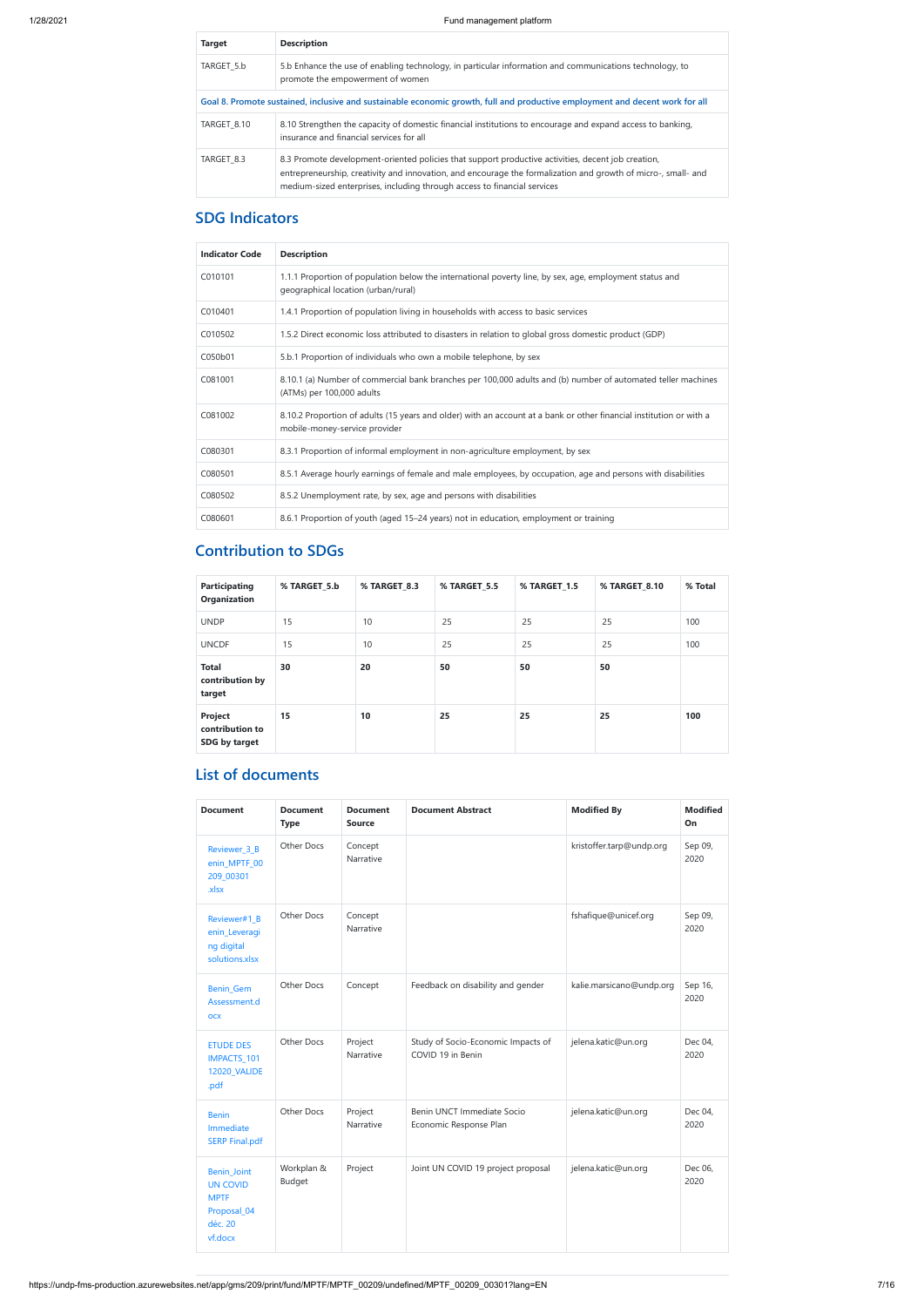https://undp-fms-production.azurewebsites.net/app/gms/209/print/fund/MPTF/MPTF\_00209/undefined/MPTF\_00209\_00301?lang=EN 8/16

# **Project Results**

| Outcome          | Output             | <b>Description</b>                                                                                                                                                                                                                                                                                                                                                                                                                                                                                                                             |                                                                 |                                      |                                              |                                                                                                                                            |                                                                                                                                                                                                                                                                                                                                                                                                                                                                                         |  |  |
|------------------|--------------------|------------------------------------------------------------------------------------------------------------------------------------------------------------------------------------------------------------------------------------------------------------------------------------------------------------------------------------------------------------------------------------------------------------------------------------------------------------------------------------------------------------------------------------------------|-----------------------------------------------------------------|--------------------------------------|----------------------------------------------|--------------------------------------------------------------------------------------------------------------------------------------------|-----------------------------------------------------------------------------------------------------------------------------------------------------------------------------------------------------------------------------------------------------------------------------------------------------------------------------------------------------------------------------------------------------------------------------------------------------------------------------------------|--|--|
| <b>Outcome 1</b> |                    | Increased responsiveness of the fund to the socio-economic impact of the COVID-19 pandemic on<br>countries                                                                                                                                                                                                                                                                                                                                                                                                                                     |                                                                 |                                      |                                              |                                                                                                                                            |                                                                                                                                                                                                                                                                                                                                                                                                                                                                                         |  |  |
|                  | Output<br>1.1.     | A growing volume of digital and financial literate population (women, youth, micro-entrepreneurs and<br>agri-cooperatives) capable to adopt and/or elaborate innovative solutions to their own needs is<br>available.<br>Expected quick wins under Output 1.1.: 1) assessed digital and financial literacy plan; 2) readiness for<br>innovation and open beneficiaries to adopt innovative solutions; 3) well equipped beneficiaries to<br>adequately use financial tools like saving groups for their financial security.                     |                                                                 |                                      |                                              |                                                                                                                                            |                                                                                                                                                                                                                                                                                                                                                                                                                                                                                         |  |  |
|                  | <b>Activities</b>  |                                                                                                                                                                                                                                                                                                                                                                                                                                                                                                                                                |                                                                 |                                      |                                              |                                                                                                                                            |                                                                                                                                                                                                                                                                                                                                                                                                                                                                                         |  |  |
|                  | <b>Title</b>       | <b>Description</b>                                                                                                                                                                                                                                                                                                                                                                                                                                                                                                                             | Lead<br><b>Participating</b><br>Organization                    | <b>Participating</b><br>Organization |                                              |                                                                                                                                            | <b>Other Organizations</b>                                                                                                                                                                                                                                                                                                                                                                                                                                                              |  |  |
|                  | Activity<br>1.1.1. | Strengthen and build<br>entrepreneurs skills in digital and<br>innovation of women, local<br>entities, youth and smallholder<br>entrepreneurs.                                                                                                                                                                                                                                                                                                                                                                                                 | <b>UNCDF-</b><br>United<br><b>Nations</b><br>Capital<br>Develop |                                      | $\bullet$ UNDP -<br>UNDP(MDTF/PUNO<br>only). | $\overline{\phantom{a}}$<br>Affairs and<br>Ministry of<br>Planning,<br>Chambers of<br>organisations<br>$\overline{a}$<br><b>World Bank</b> | Potential partners<br>National<br>authorities: Ministry of<br>Finance and Economy<br>/ Ministry of Social<br>Microfinance /<br>Development and<br>Civil society<br>organisations:<br>Network of Civil<br>society for SDGs/<br><b>National NGOs</b><br>coalitions for SDGs/<br>Women organisations,<br>youth organisations,<br>startup organisations<br>Private sector:<br>Commerce; employers'<br>International<br>Financial Institutions:<br>Group/African<br>Development Banks        |  |  |
|                  | Activity<br>1.1.2. | Capacity building on digitization<br>for national and local institutional<br>stakeholders (ANPME, DGM,<br>APSFD, municipalities).                                                                                                                                                                                                                                                                                                                                                                                                              | UNCDF-<br>United<br><b>Nations</b><br>Capital<br>Develop        | $\bullet$                            | UNDP-<br>UNDP(MDTF/PUNO<br>only).            | Affairs and<br>Ministry of<br>Planning,<br>Chambers of<br>organisations<br>World Bank                                                      | Potential partners<br>National<br>authorities: Ministry of<br>Finance and Economy<br>/ Ministry of Social<br>Microfinance /<br>Development and<br>Civil society<br>organisations:<br>Network of Civil<br>society for SDGs/<br><b>National NGOs</b><br>coalitions for SDGs/<br>Women organisations,<br>youth organisations,<br>startup organisations<br>Private sector:<br>Commerce; employers'<br>International<br><b>Financial Institutions:</b><br>Group/African<br>Development Banks |  |  |
|                  | Output<br>1.2.     | Greater and easier access to market for micro-entrepreneurs, agri-cooperatives, women and youth are<br>achieved to foster their economic inclusion.<br>Expected quick wins under Output 1.2. are: Quick wins: 4) appropriate training on the use of social<br>media advertising 5) an adequate and solid e-commerce platform is deployed; 6) digital payments are<br>used in value chains (crops, palm, pineapple, rice) for financial transactions, 7) appropriate tips to<br>improve different crops are transferred to smallholder farmers. |                                                                 |                                      |                                              |                                                                                                                                            |                                                                                                                                                                                                                                                                                                                                                                                                                                                                                         |  |  |
|                  | <b>Activities</b>  |                                                                                                                                                                                                                                                                                                                                                                                                                                                                                                                                                |                                                                 |                                      |                                              |                                                                                                                                            |                                                                                                                                                                                                                                                                                                                                                                                                                                                                                         |  |  |
|                  | <b>Title</b>       | <b>Description</b>                                                                                                                                                                                                                                                                                                                                                                                                                                                                                                                             | <b>Lead Participating</b><br><b>Organization</b>                |                                      | <b>Participating</b><br>Organization         |                                                                                                                                            | Other<br><b>Organizations</b>                                                                                                                                                                                                                                                                                                                                                                                                                                                           |  |  |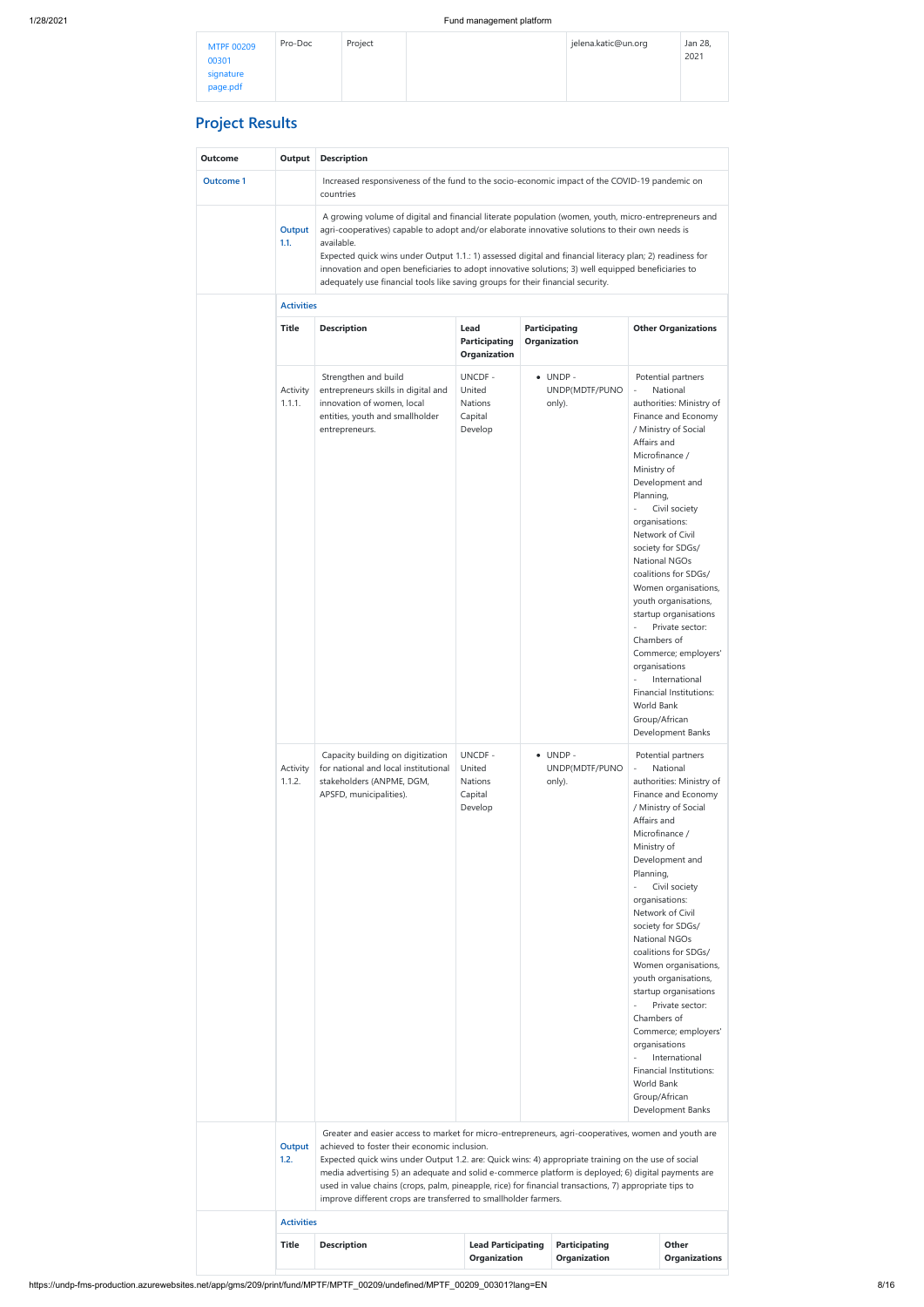**Outcome** 

| Output             | <b>Description</b>                                                                                                                                      |                                                     |                                                |                                                                                                                                                                                                                                                                                                                                                                                                                                                                                                                                                                                                                                                                                          |
|--------------------|---------------------------------------------------------------------------------------------------------------------------------------------------------|-----------------------------------------------------|------------------------------------------------|------------------------------------------------------------------------------------------------------------------------------------------------------------------------------------------------------------------------------------------------------------------------------------------------------------------------------------------------------------------------------------------------------------------------------------------------------------------------------------------------------------------------------------------------------------------------------------------------------------------------------------------------------------------------------------------|
| Activity<br>1.2.1. | Stimulate customer acquisition via<br>social media.                                                                                                     | UNDP-<br>UNDP(MDTF/PUNO<br>only).                   | • UNCDF - United<br>Nations Capital<br>Develop | Potential<br>partners<br>National<br>÷,<br>authorities:<br>Ministry of<br>Finance and<br>Economy /<br>Ministry of<br>Social Affairs<br>and<br>Microfinance /<br>Ministry of<br>Development<br>and Planning,<br>Civil<br>$\overline{\phantom{a}}$<br>society<br>organisations:<br>Network of<br>Civil society<br>for SDGs/<br>National<br><b>NGOs</b><br>coalitions for<br>SDGs/Women<br>organisations,<br>youth<br>organisations,<br>startup<br>organisations<br>$\omega$<br>Private<br>sector:<br>Chambers of<br>Commerce;<br>employers'<br>organisations<br>$\frac{1}{2}$<br>International<br>Financial<br>Institutions:<br>World Bank<br>Group/African<br>Development<br><b>Banks</b> |
| Activity<br>1.2.2. | Deploy local e-commerce and<br>market information platforms for<br>micro-entrepreneurs and<br>smallholder farmers (more focused<br>on women and youth). | <b>UNCDF - United</b><br>Nations Capital<br>Develop | $\bullet$ UNDP -<br>UNDP(MDTF/PUNO<br>only).   | Potential<br>partners:<br>National<br>authorities:<br>Ministry of<br>Finance and<br>Economy /<br>Ministry of<br>Social Affairs<br>and<br>Microfinance /<br>Ministry of<br>Development<br>and Planning,<br>Civil society<br>organisations:<br>Network of<br>Civil society<br>for SDGs/<br>National<br><b>NGOs</b><br>coalitions for<br>SDGs/Women<br>organisations,<br>youth<br>organisations,<br>startup                                                                                                                                                                                                                                                                                 |

organisations Private sector: Chambers of Commerce; employers' organisations International Financial Institutions: World Bank Group/African Development Banks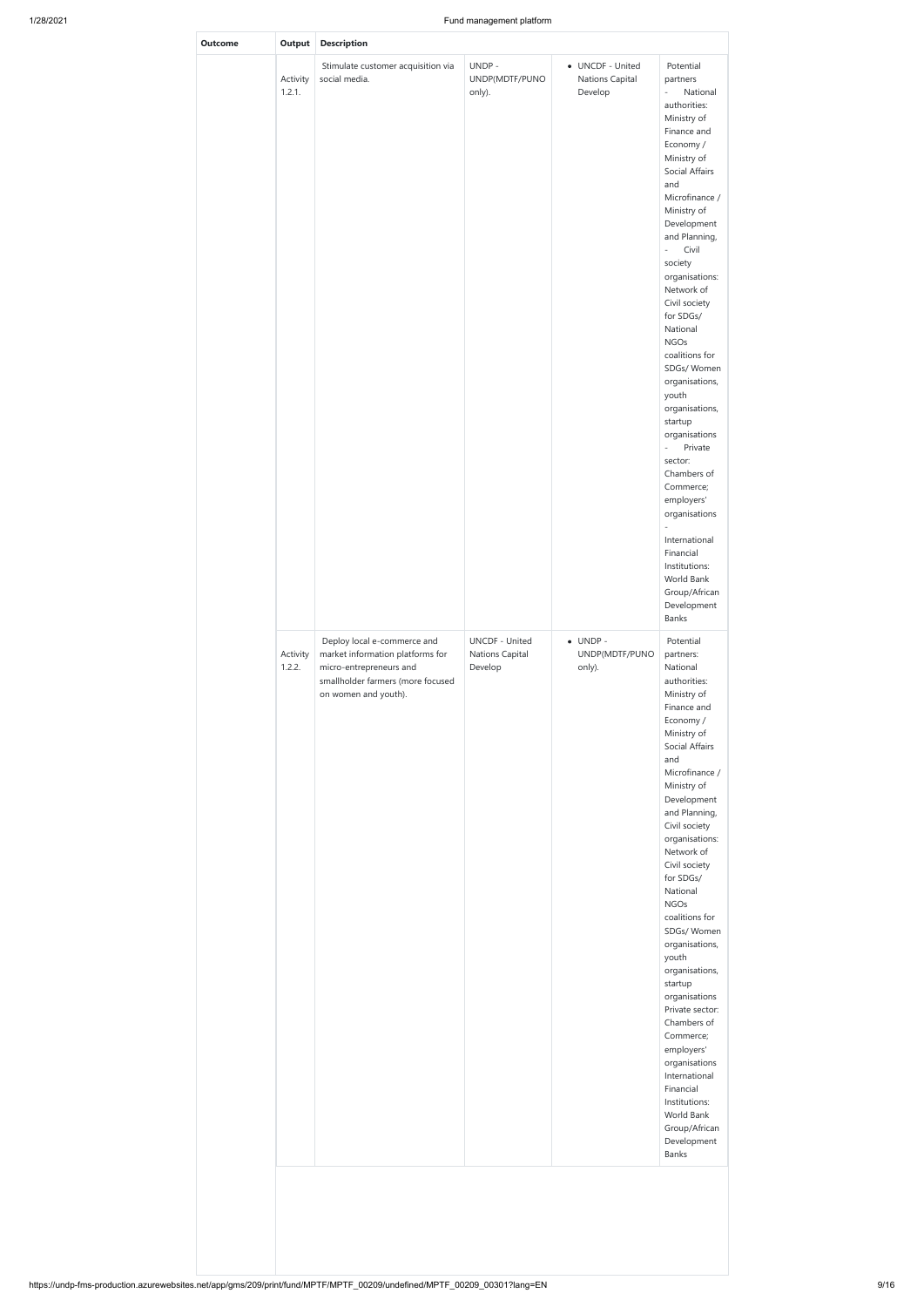| <b>Outcome</b>   | Output         | <b>Description</b>                                                                                                                                                                                                                                                                                                                                                                                                                                                                                                                                                                      |                                                     |                                                |                                                                                                                                                                                                                                                                                                                                                                                                                                                                                                                                                                                                                             |
|------------------|----------------|-----------------------------------------------------------------------------------------------------------------------------------------------------------------------------------------------------------------------------------------------------------------------------------------------------------------------------------------------------------------------------------------------------------------------------------------------------------------------------------------------------------------------------------------------------------------------------------------|-----------------------------------------------------|------------------------------------------------|-----------------------------------------------------------------------------------------------------------------------------------------------------------------------------------------------------------------------------------------------------------------------------------------------------------------------------------------------------------------------------------------------------------------------------------------------------------------------------------------------------------------------------------------------------------------------------------------------------------------------------|
|                  |                | Digitalization of Agri value chains<br>(palm, pineapple, rice) for financial<br>transactions,                                                                                                                                                                                                                                                                                                                                                                                                                                                                                           | <b>UNCDF - United</b><br>Nations Capital<br>Develop | $\bullet$ UNDP -<br>UNDP(MDTF/PUNO<br>only).   | Potential<br>partners:<br>National<br>authorities:<br>Ministry of<br>Finance and<br>Economy /<br>Ministry of<br><b>Social Affairs</b><br>and<br>Microfinance /<br>Ministry of<br>Development<br>and Planning,<br>Civil society<br>organisations:<br>Network of<br>Civil society<br>for SDGs/<br>National<br><b>NGOs</b><br>coalitions for<br>SDGs/Women<br>organisations,<br>youth<br>organisations,<br>startup<br>organisations<br>Private sector:<br>Chambers of<br>Commerce;<br>employers'<br>organisations<br>International<br>Financial<br>Institutions:<br>World Bank<br>Group/African<br>Development<br><b>Banks</b> |
|                  |                | Capacity reinforcement of<br>smallholder farmers to improve<br>their crops and yield                                                                                                                                                                                                                                                                                                                                                                                                                                                                                                    | UNDP-<br>UNDP(MDTF/PUNO<br>only).                   | • UNCDF - United<br>Nations Capital<br>Develop | Potential<br>partners:<br>National<br>authorities:<br>Ministry of<br>Finance and<br>Economy /<br>Ministry of<br><b>Social Affairs</b><br>and<br>Microfinance /<br>Ministry of<br>Development<br>and Planning,<br>Civil society<br>organisations:<br>Network of<br>Civil society<br>for SDGs/<br>National<br><b>NGOs</b><br>coalitions for<br>SDGs/Women<br>organisations,<br>youth<br>organisations,<br>startup<br>organisations<br>Private sector:<br>Chambers of<br>Commerce;<br>employers'<br>organisations<br>International<br>Financial<br>Institutions:<br>World Bank<br>Group/African<br>Development<br><b>Banks</b> |
| <b>Outcome 2</b> |                | Increased access to immediate health and socio-economic support to respond to the health and social<br>impact of the COVID-19 pandemic                                                                                                                                                                                                                                                                                                                                                                                                                                                  |                                                     |                                                |                                                                                                                                                                                                                                                                                                                                                                                                                                                                                                                                                                                                                             |
|                  | Output<br>2.1. | Access to finance is increased for affected micro-entrepreneurs and agri-cooperatives to accelerate<br>SDGs.<br>Expected quick wins under Output 2.1. are: Quick wins: 8) affected MSMEs are saved from bankruptcy;<br>9) adequate digital financial solutions are improved and availed to target beneficiaries; 10) sound and<br>small investments have been implemented thanks to financial institutions; 11) Capacities of beneficiaries<br>to elaborate practical solutions responding to their needs are reinforced as well as their awareness to<br>COVID-19 protection measures. |                                                     |                                                |                                                                                                                                                                                                                                                                                                                                                                                                                                                                                                                                                                                                                             |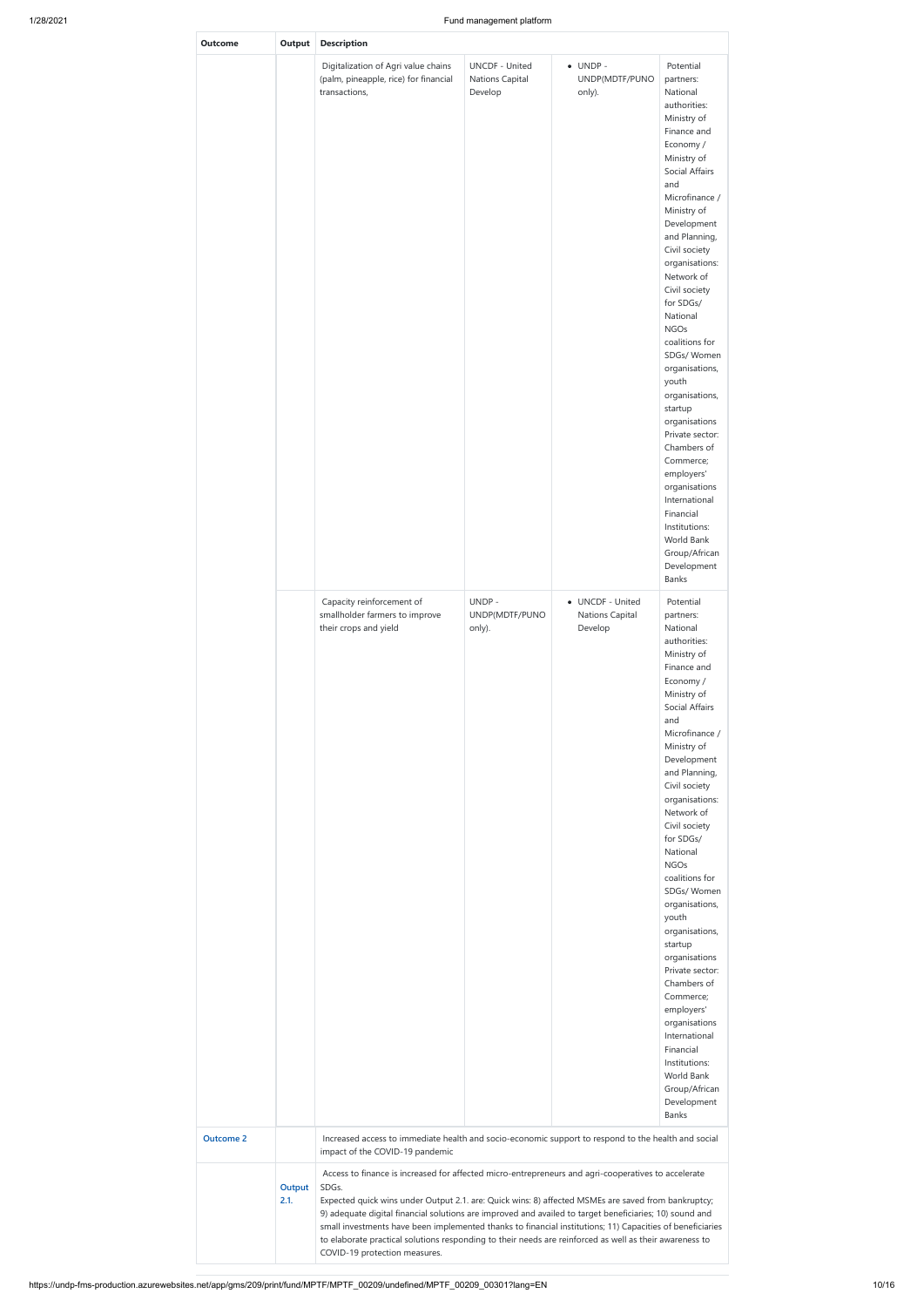https://undp-fms-production.azurewebsites.net/app/gms/209/print/fund/MPTF/MPTF\_00209/undefined/MPTF\_00209\_00301?lang=EN 11/16

| <b>Outcome</b> | Output             | <b>Description</b>                                                                                                                                                                                                                                                                                                                                                                                                                                                                    |                                                                 |                                              |                                                                                                                                                                                                                                                                                                                                                                                                                                                                                                                                                         |  |  |  |  |  |  |
|----------------|--------------------|---------------------------------------------------------------------------------------------------------------------------------------------------------------------------------------------------------------------------------------------------------------------------------------------------------------------------------------------------------------------------------------------------------------------------------------------------------------------------------------|-----------------------------------------------------------------|----------------------------------------------|---------------------------------------------------------------------------------------------------------------------------------------------------------------------------------------------------------------------------------------------------------------------------------------------------------------------------------------------------------------------------------------------------------------------------------------------------------------------------------------------------------------------------------------------------------|--|--|--|--|--|--|
|                | <b>Activities</b>  |                                                                                                                                                                                                                                                                                                                                                                                                                                                                                       |                                                                 |                                              |                                                                                                                                                                                                                                                                                                                                                                                                                                                                                                                                                         |  |  |  |  |  |  |
|                | <b>Title</b>       | <b>Description</b>                                                                                                                                                                                                                                                                                                                                                                                                                                                                    | Lead<br><b>Participating</b><br>Organization                    | <b>Participating</b><br>Organization         | <b>Other Organizations</b>                                                                                                                                                                                                                                                                                                                                                                                                                                                                                                                              |  |  |  |  |  |  |
|                | Activity<br>2.1.1  | E-grants deployment to<br>negatively impacted MSMEs.                                                                                                                                                                                                                                                                                                                                                                                                                                  | <b>UNCDF-</b><br>United<br><b>Nations</b><br>Capital<br>Develop | $\bullet$ UNDP -<br>UNDP(MDTF/PUNO<br>only). | Potential partners:<br>National authorities:<br>Ministry of Finance and<br>Economy / Ministry of<br>Social Affairs and<br>Microfinance / Ministry<br>of Development and<br>Planning,<br>Civil society<br>organisations: Network<br>of Civil society for<br>SDGs/ National NGOs<br>coalitions for SDGs/<br>Women organisations,<br>youth organisations,<br>startup organisations<br>Private sector:<br>Chambers of<br>Commerce; employers'<br>organisations<br>International Financial<br>Institutions: World Bank<br>Group/African<br>Development Banks |  |  |  |  |  |  |
|                | Activity<br>2.1.2. | Support the digital<br>transformation of FSPs in order<br>to better serve targeted<br>beneficiaries/municipalities<br>(mobile banking).                                                                                                                                                                                                                                                                                                                                               | UNCDF-<br>United<br><b>Nations</b><br>Capital<br>Develop        | $\bullet$ UNDP -<br>UNDP(MDTF/PUNO<br>only). | Potential partners:<br>National authorities:<br>Ministry of Finance and<br>Economy / Ministry of<br>Social Affairs and<br>Microfinance / Ministry<br>of Development and<br>Planning,<br>Civil society<br>organisations: Network<br>of Civil society for<br>SDGs/ National NGOs<br>coalitions for SDGs/<br>Women organisations,<br>youth organisations,<br>startup organisations<br>Private sector:<br>Chambers of<br>Commerce; employers'<br>organisations<br>International Financial<br>Institutions: World Bank<br>Group/African<br>Development Banks |  |  |  |  |  |  |
|                | Output<br>2.2.     | Resilience and Recovery initiatives are duly monitored and lessons learnt shared.<br>Expected quick wins under Output 2.2. are: 12) the project activities are monitored ; 13) the succeful<br>experiences products and results are capitalized ; 14) knownledged management systems are in place to<br>facility the adoption of resilience innovations by a large number of beneficiaries ; 14) Communications<br>systems are using to share the opportunities to the beneficiaries. |                                                                 |                                              |                                                                                                                                                                                                                                                                                                                                                                                                                                                                                                                                                         |  |  |  |  |  |  |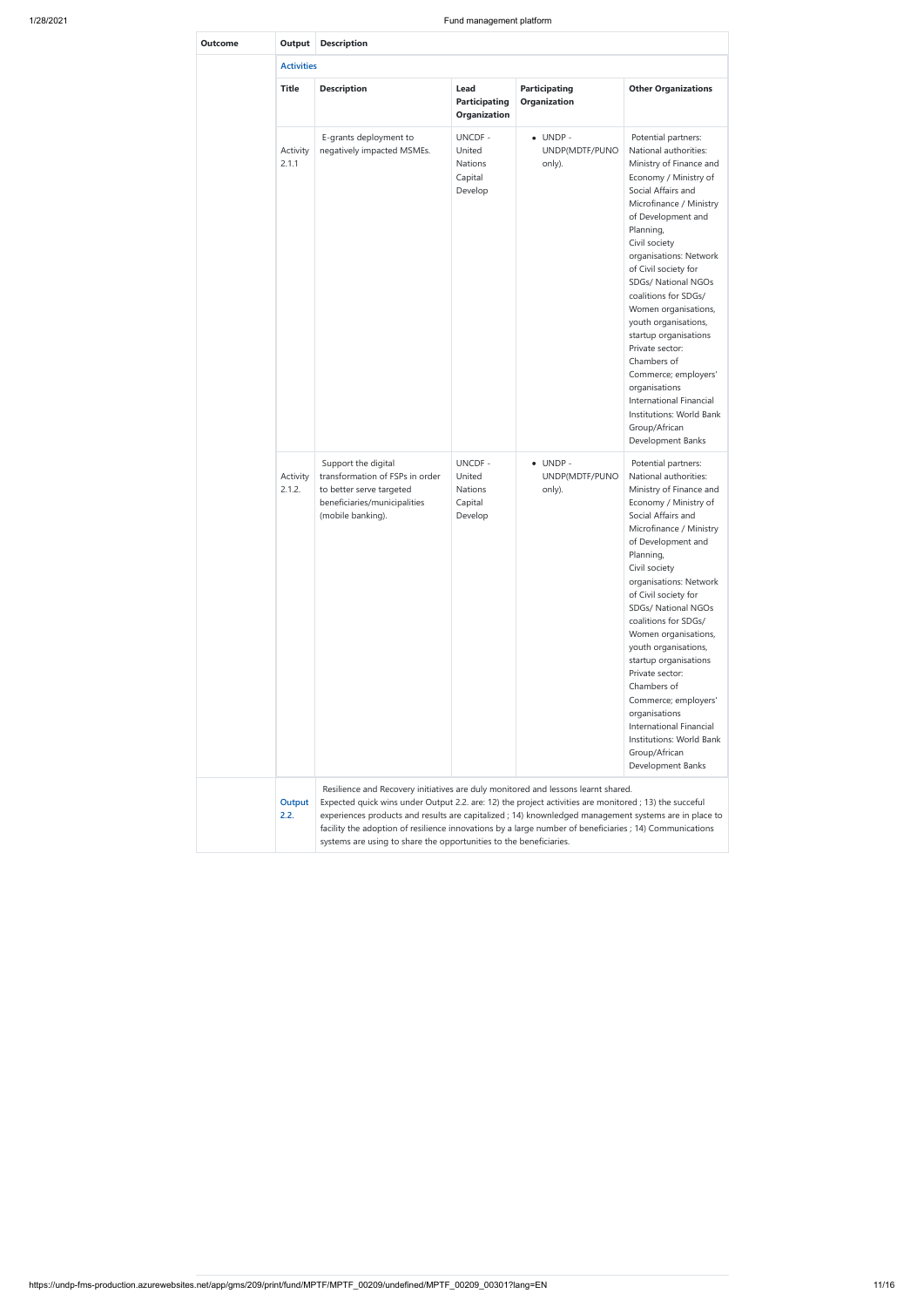| <b>Outcome</b> | Output             | <b>Description</b>                                  |                                                     |                                                |                                                                                                                                                                                                                                                                                                                                                                                                                                                                                                                                    |
|----------------|--------------------|-----------------------------------------------------|-----------------------------------------------------|------------------------------------------------|------------------------------------------------------------------------------------------------------------------------------------------------------------------------------------------------------------------------------------------------------------------------------------------------------------------------------------------------------------------------------------------------------------------------------------------------------------------------------------------------------------------------------------|
|                | <b>Activities</b>  |                                                     |                                                     |                                                |                                                                                                                                                                                                                                                                                                                                                                                                                                                                                                                                    |
|                | <b>Title</b>       | <b>Description</b>                                  | <b>Lead Participating</b><br><b>Organization</b>    | <b>Participating</b><br><b>Organization</b>    | <b>Other Organizations</b>                                                                                                                                                                                                                                                                                                                                                                                                                                                                                                         |
|                | Activity<br>2.2.1. | Monitoring,<br>evaluation<br>and<br>capitalisation. | UNDP-<br>UNDP(MDTF/PUNO<br>only).                   | • UNCDF - United<br>Nations Capital<br>Develop | Potential partners:<br>National authorities: Ministry of<br>Finance and Economy / Ministry of<br>Social Affairs and Microfinance /<br>Ministry of Development and<br>Planning,<br>Civil society organisations: Network<br>of Civil society for SDGs/ National<br>NGOs coalitions for SDGs/Women<br>organisations, youth organisations,<br>startup organisations<br>Private sector: Chambers of<br>Commerce; employers'<br>organisations<br>International Financial Institutions:<br>World Bank Group/African<br>Development Banks  |
|                | Activity<br>2.2.2. | Comunication<br>and<br>Knowledge<br>management.     | <b>UNCDF - United</b><br>Nations Capital<br>Develop | $\bullet$ UNDP -<br>UNDP(MDTF/PUNO<br>only).   | Potential partners:<br>National authorities: Ministry of<br>Finance and Economy / Ministry of<br>Social Affairs and Microfinance /<br>Ministry of Development and<br>Planning,<br>Civil society organisations: Network<br>of Civil society for SDGs/ National<br>NGOs coalitions for SDGs/ Women<br>organisations, youth organisations,<br>startup organisations<br>Private sector: Chambers of<br>Commerce; employers'<br>organisations<br>International Financial Institutions:<br>World Bank Group/African<br>Development Banks |

# **Signature Indicators**

| Indicato<br>r Title         | Compone<br>nt Title | <b>Description</b>                                                                                                  | <b>Category</b>      | Cycle  | <b>Scope</b> | Value<br><b>Type</b> | <b>Bas</b><br>elin<br>е<br>Val<br>ue | <b>Base</b><br>line<br>Year | Ta<br>rg<br>et<br>$\mathbf{V}$<br>al<br>u<br>е | <b>Targ</b><br>${\bf e}{\bf t}$<br>Year | <b>Linked Outcome /</b><br><b>Output</b> |
|-----------------------------|---------------------|---------------------------------------------------------------------------------------------------------------------|----------------------|--------|--------------|----------------------|--------------------------------------|-----------------------------|------------------------------------------------|-----------------------------------------|------------------------------------------|
| Outcome<br>Indicator<br>1.2 |                     | Percentage of<br>investments<br>catalyzing<br>larger aid flows<br>to the response                                   | Investment           | Yearly | Country      | Number               | N/A                                  | 2020                        | 50                                             | 2022                                    | <b>Outcome: Outcome</b><br>1             |
| Outcome<br>Indicator<br>1.3 |                     | Percentage of<br>proposals<br>funded have<br>multi-sectoral<br>response                                             | Policy               | Yearly | Country      | Percentage           | N/A                                  | 2020                        | 80                                             | 2022                                    | <b>Outcome: Outcome</b><br>1             |
| Outcome<br>2.2              |                     | Percentage of<br>proposals<br>enabling<br>digitization in<br>traditional<br>industries and<br>education<br>services | Capacity             | Yearly | Country      | Percentage           | N/A                                  | 2020                        | 50                                             | 2022                                    |                                          |
| Outcome<br>2.3              |                     | Number of<br>people<br>accessing<br>services<br>(education,<br>health, social<br>protection, etc)                   | Beneficiaries        | Yearly | Country      | Number               | N/A                                  | 2020                        |                                                | 0                                       | <b>Outcome: Outcome</b><br>2             |
|                             | By Sex              | Male                                                                                                                | <b>Beneficiaries</b> | Yearly | Country      | Number               |                                      | $\mathbf{0}$                |                                                | 0                                       |                                          |
|                             | By Sex              | Female                                                                                                              | Beneficiaries        | Yearly | Country      | Number               |                                      | $\boldsymbol{0}$            |                                                | 0                                       |                                          |
|                             | By Age<br>Group     | 0-14 years                                                                                                          | Beneficiaries        | Yearly | Country      | Number               |                                      | $\boldsymbol{0}$            |                                                | 0                                       |                                          |
|                             | By Age<br>Group     | 15-24 years                                                                                                         | Beneficiaries        | Yearly | Country      | Number               |                                      | $\boldsymbol{0}$            |                                                | $\mathsf{O}\xspace$                     |                                          |
|                             | By Age<br>Group     | 25-59 years                                                                                                         | <b>Beneficiaries</b> | Yearly | Country      | Number               |                                      | $\mbox{O}$                  |                                                | $\mathsf{O}\xspace$                     |                                          |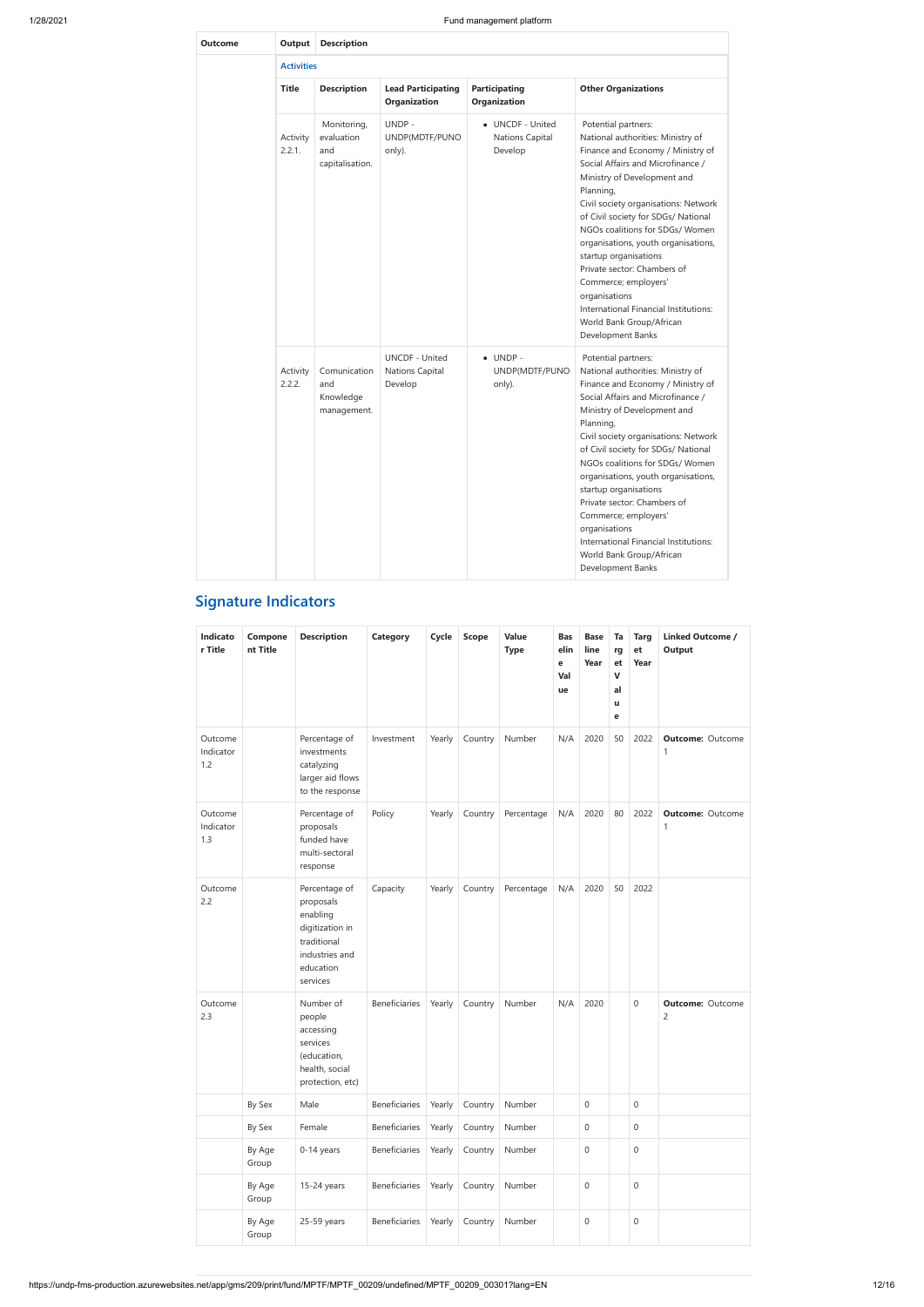|                | By Age<br>Group       | 60 years and<br>over                                                                                                 | Beneficiaries        | Yearly | Country | Number     |     | 0                | $\mathbf 0$      |                                           |
|----------------|-----------------------|----------------------------------------------------------------------------------------------------------------------|----------------------|--------|---------|------------|-----|------------------|------------------|-------------------------------------------|
|                | By risk<br>population | Women                                                                                                                | Beneficiaries        | Yearly | Country | Number     |     | $\boldsymbol{0}$ | $\mathbf{0}$     |                                           |
|                | By risk<br>popylation | Older persons                                                                                                        | Beneficiaries        | Yearly | Country | Number     |     | $\boldsymbol{0}$ | $\mathbf 0$      |                                           |
|                | By risk<br>population | Adolescents;<br>children and<br>youth                                                                                | <b>Beneficiaries</b> | Yearly | Country | Number     |     | 0                | $\mathbf{0}$     |                                           |
|                | By risk<br>population | Persons with<br>disabilities                                                                                         | Beneficiaries        | Yearly | Country | Number     |     | 0                | $\boldsymbol{0}$ |                                           |
|                | By risk<br>population | Persons with<br>mental health<br>conditions<br>Indigenous<br>peoples                                                 | Beneficiaries        | Yearly | Country | Number     |     | $\boldsymbol{0}$ | $\mathbf 0$      |                                           |
|                | By risk<br>population | Migrants;<br>refugees;<br>stateless and<br>internally<br>displaced<br>persons                                        | <b>Beneficiaries</b> | Yearly | Country | Number     |     | $\mathbf 0$      | $\mathbf 0$      |                                           |
|                | By risk<br>population | Minorities                                                                                                           | Beneficiaries        | Yearly | Country | Number     |     | $\boldsymbol{0}$ | $\mathbf{0}$     |                                           |
|                | By risk<br>population | Persons in<br>detention or in<br>institutionalized<br>settings                                                       | Beneficiaries        | Yearly | Country | Number     |     | $\boldsymbol{0}$ | $\mathbf 0$      |                                           |
|                | By risk<br>population | Slum dwellers;<br>informal<br>settlements;<br>homeless<br>persons                                                    | Beneficiaries        | Yearly | Country | Number     |     | $\boldsymbol{0}$ | $\mathbf 0$      |                                           |
|                | By risk<br>population | People living<br>with HIV/AIDS                                                                                       | Beneficiaries        | Yearly | Country | Number     |     | $\boldsymbol{0}$ | $\boldsymbol{0}$ |                                           |
|                | By risk<br>population | Small farmers;<br>fishers;<br>pastoralists;<br>workers in<br>informal and<br>formal markets                          | <b>Beneficiaries</b> | Yearly | Country | Number     |     | $\boldsymbol{0}$ | $\mathbf 0$      |                                           |
|                | By risk<br>population | The food<br>insecure                                                                                                 | Beneficiaries        | Yearly | Country | Number     |     | 0                | $\mathbf 0$      |                                           |
|                | By risk<br>population | People in<br>extreme<br>poverty                                                                                      | Beneficiaries        | Yearly | Country | Number     |     | $\mathbf 0$      | $\mathbf{0}$     |                                           |
|                | By risk<br>population | Marginalized<br>people                                                                                               | Beneficiaries        | Yearly | Country | Number     |     | $\boldsymbol{0}$ | $\mathbf 0$      |                                           |
| Outcome<br>2.4 |                       | Percentage of<br>investments<br>supporting<br>innovative<br>solutions (e.g.<br>delivery<br>mechanism,<br>new policy) | Investment           | Yearly | Country | Percentage | N/A | 2020             | $\mathbf 0$      | <b>Outcome: Outcome</b><br>$\overline{c}$ |

# **Imported Fund Outcome / Output Indicators**

|  |  |  |  |  | Indicator Componen Descrip Categ Cy Sco Value Baseline Baseline Target Target Linked Outcome / |  |
|--|--|--|--|--|------------------------------------------------------------------------------------------------|--|
|  |  |  |  |  |                                                                                                |  |

| Title | Title                         | tion | orv | cle | pe | Type | Value | Year | <b>Value</b> | Year | Output |  |
|-------|-------------------------------|------|-----|-----|----|------|-------|------|--------------|------|--------|--|
|       | No fund indicators available. |      |     |     |    |      |       |      |              |      |        |  |

**Project Indicators**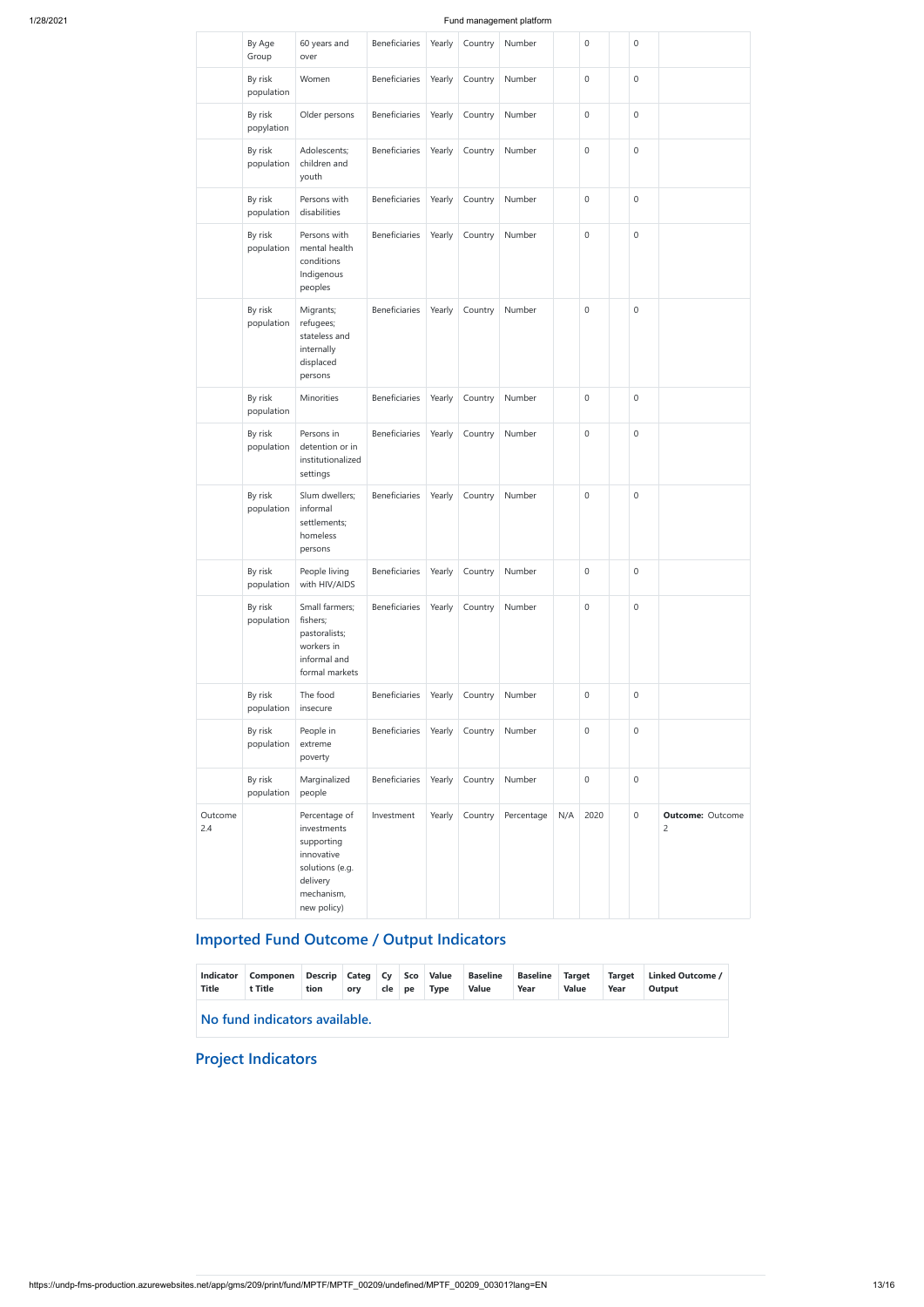**C**

|                                                                                                                                                                             | $\mathbf{o}$<br>m<br>р<br>$\mathbf o$<br>n<br>е<br>n<br>t<br>Т<br>j.<br>t |                                                                                                                                                                             |                      |        |              |                      | В<br>a<br>s<br>е<br>li.<br>n<br>е<br>$\mathbf v$<br>a<br>L | <b>Base</b>  |                                                                                                                                                                    | <b>Targ</b> |                                                                         |
|-----------------------------------------------------------------------------------------------------------------------------------------------------------------------------|---------------------------------------------------------------------------|-----------------------------------------------------------------------------------------------------------------------------------------------------------------------------|----------------------|--------|--------------|----------------------|------------------------------------------------------------|--------------|--------------------------------------------------------------------------------------------------------------------------------------------------------------------|-------------|-------------------------------------------------------------------------|
| <b>Indicator Title</b>                                                                                                                                                      | I.<br>е                                                                   | <b>Description</b>                                                                                                                                                          | Category             | Cycle  | <b>Scope</b> | Value<br><b>Type</b> | u<br>е                                                     | line<br>Year | <b>Target Value</b>                                                                                                                                                | et<br>Year  | <b>Linked Outcome /</b><br>Output                                       |
| Output 1.1.<br>Indicator                                                                                                                                                    |                                                                           | Number of<br>beneficiaries<br>trained on<br>financial<br>education,<br>digital literacy<br>and<br>entrepreneurship<br>(gender<br>disaggregated)                             | <b>Beneficiaries</b> | Yearly | Country      | Number<br>ra         | 0                                                          | 2020         | 10000                                                                                                                                                              | 2021        | <b>Outcome: Outcome</b><br>1<br><b>Output: Output 1.1.</b>              |
|                                                                                                                                                                             | No components available.                                                  |                                                                                                                                                                             |                      |        |              |                      |                                                            |              |                                                                                                                                                                    |             |                                                                         |
| Number of<br>beneficiaries<br>using digital<br>literacy tools<br>with<br>entrepreneurship<br>skills (gender<br>disaggregated)                                               |                                                                           | Number of<br>beneficiaries<br>using digital<br>literacy tools<br>with<br>entrepreneurship<br>skills (gender<br>disaggregated)                                               | Beneficiaries        | Yearly | Country      | Text ra              | 0                                                          | 2020         | <b>Total 5000</b><br>of which<br>3000 women                                                                                                                        | 2021        |                                                                         |
|                                                                                                                                                                             |                                                                           | No components available.                                                                                                                                                    |                      |        |              |                      |                                                            |              |                                                                                                                                                                    |             |                                                                         |
| Number of<br>beneficiaries<br>reinforced in<br>Agri-processing<br>and innovative<br>technics                                                                                |                                                                           | Number of<br>beneficiaries<br>reinforced in<br>Agri-processing<br>and innovative<br>technics                                                                                | Beneficiaries        | Yearly | Country      | Text ra              | $\mathbf 0$                                                | 2020         | Total: 180 of<br>which: Agri-<br>cooperatives:<br>120,<br><b>Women: 100</b>                                                                                        | 2021        |                                                                         |
|                                                                                                                                                                             | No components available.                                                  |                                                                                                                                                                             |                      |        |              |                      |                                                            |              |                                                                                                                                                                    |             |                                                                         |
| Number of new<br>beneficiaries<br>accessing market<br>(disaggregated<br>per women,<br>micro and small<br>entrepreneurs<br>and smallholder<br>farmers)                       |                                                                           | Number of new<br>beneficiaries<br>accessing market<br>(disaggregated<br>per women,<br>micro and small<br>entrepreneurs<br>and smallholder<br>farmers)                       | Beneficiaries        | Yearly | Country      | Text ra              | $\mathbf 0$                                                | 2020         | Total:<br>$\overline{\phantom{a}}$<br>$5,000 -$<br>MSME: 2,500<br>Women:<br>$\overline{\phantom{a}}$<br>500 per 20<br>groups -<br>Smallholder<br>farmers:<br>1,500 | 2021        |                                                                         |
|                                                                                                                                                                             |                                                                           | No components available.                                                                                                                                                    |                      |        |              |                      |                                                            |              |                                                                                                                                                                    |             |                                                                         |
| Number of<br>beneficiaries<br>transacting on e-<br>commerce<br>platforms<br>(disaggregated<br>per women,<br>micro and small<br>entrepreneurs<br>and smallholder<br>farmers) |                                                                           | Number of<br>beneficiaries<br>transacting on e-<br>commerce<br>platforms<br>(disaggregated<br>per women,<br>micro and small<br>entrepreneurs<br>and smallholder<br>farmers) | <b>Beneficiaries</b> | Yearly | Country      | Text ra              | 0                                                          | 2020         | <b>MSME: 200</b><br>Smallholder<br>farmers: 250<br>Women: 50                                                                                                       | 2021        | <b>Outcome: Outcome</b><br>1<br>Output: Output 1.2.                     |
|                                                                                                                                                                             |                                                                           | No components available.                                                                                                                                                    |                      |        |              |                      |                                                            |              |                                                                                                                                                                    |             |                                                                         |
| Number of e-<br>grant<br>beneficiaries<br>(disaggregation<br>per women,<br>smallholder<br>farmers, MSME)                                                                    |                                                                           | Number of e-<br>grant<br>beneficiaries<br>(disaggregation<br>per women,<br>smallholder<br>farmers, MSME)                                                                    | <b>Beneficiaries</b> | Yearly | Country      | Text ra              | 0                                                          | 2020         | Total:<br>$\overline{\phantom{a}}$<br>50 Of which<br><b>MSME</b><br>$\overline{\phantom{a}}$<br>and<br>Smallholders<br>farmers: 30 -<br>Women: 30                  | 2021        |                                                                         |
|                                                                                                                                                                             |                                                                           | No components available.                                                                                                                                                    |                      |        |              |                      |                                                            |              |                                                                                                                                                                    |             |                                                                         |
| Number of FSPs<br>supported in its<br>digital<br>transformation                                                                                                             |                                                                           | Number of FSPs<br>supported in its<br>digital<br>transformation                                                                                                             | Beneficiaries        | Yearly | Country      | Number<br>ra         | 0                                                          | 2020         | 05                                                                                                                                                                 | 2021        | <b>Outcome: Outcome</b><br>$\overline{c}$<br><b>Output: Output 2.1.</b> |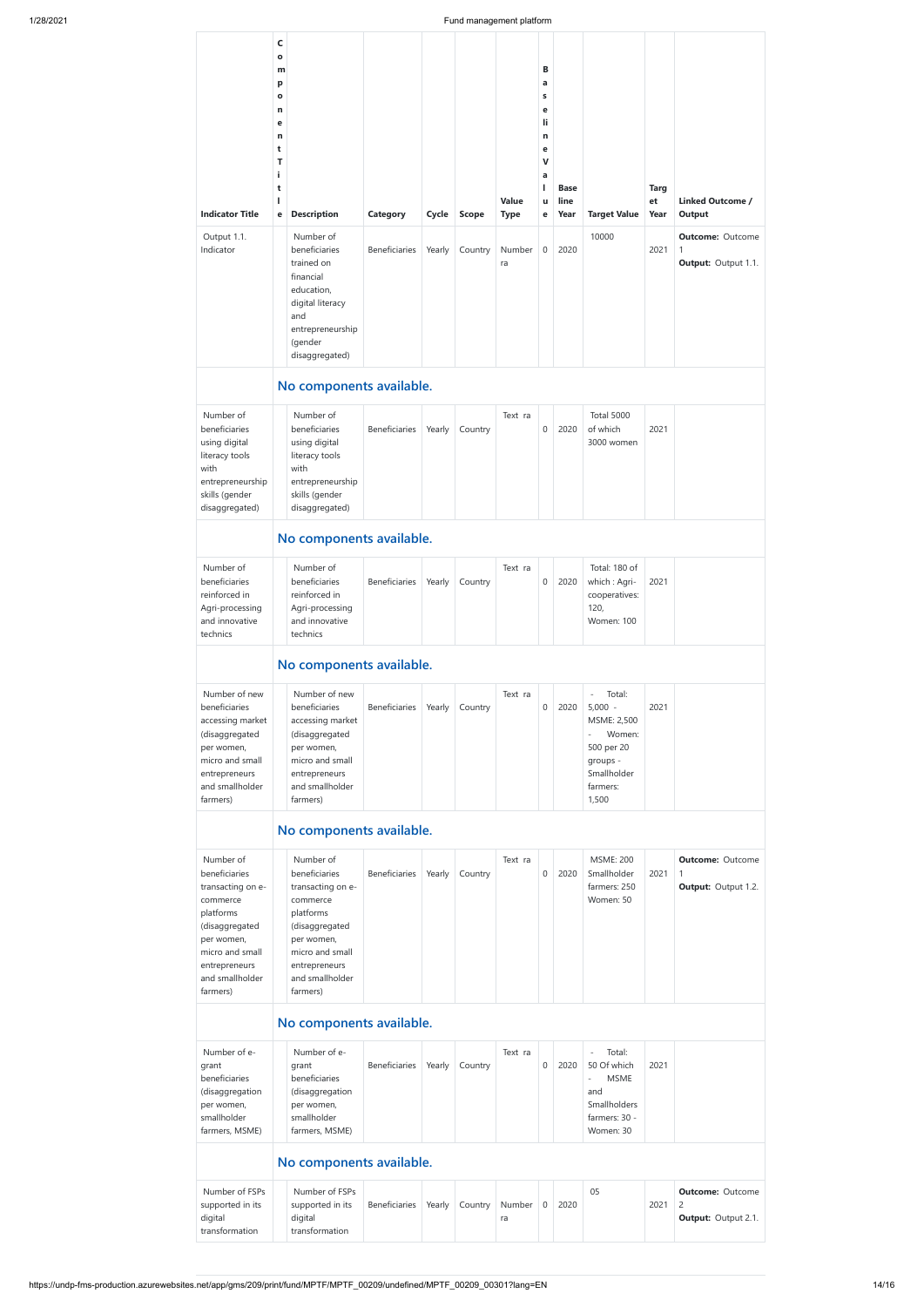|                                                                                                                                 | No components available. |                                                                                                                                                              |                      |        |         |              |                  |      |                                                                                                                                                                |      |                                                                         |
|---------------------------------------------------------------------------------------------------------------------------------|--------------------------|--------------------------------------------------------------------------------------------------------------------------------------------------------------|----------------------|--------|---------|--------------|------------------|------|----------------------------------------------------------------------------------------------------------------------------------------------------------------|------|-------------------------------------------------------------------------|
| Number of<br>beneficiaries<br>accessing digital<br>solutions (digital<br>savings and<br>digital<br>payments)<br>availed by FSPs |                          | Number of<br>beneficiaries<br>accessing digital<br>solutions (digital<br>savings and<br>digital<br>payments)<br>availed by FSPs                              | <b>Beneficiaries</b> | Yearly | Country | Text ra      | $\boldsymbol{0}$ | 2020 | Total:<br>$\overline{\phantom{a}}$<br>200 Of which<br><b>MSME</b><br>$\overline{\phantom{a}}$<br>and Agri-<br>cooperatives:<br>$100 -$<br>Women<br>groups: 100 | 2021 |                                                                         |
|                                                                                                                                 | No components available. |                                                                                                                                                              |                      |        |         |              |                  |      |                                                                                                                                                                |      |                                                                         |
| Monitoring                                                                                                                      |                          | At least 4<br>monitoring visits<br>are organized                                                                                                             | Other                | Yearly | Country | Number<br>ra | $\mathbf 0$      | 2020 | 04                                                                                                                                                             | 2021 | <b>Outcome: Outcome</b><br>$\overline{c}$<br><b>Output:</b> Output 2.2. |
|                                                                                                                                 | No components available. |                                                                                                                                                              |                      |        |         |              |                  |      |                                                                                                                                                                |      |                                                                         |
| Evaluation                                                                                                                      |                          | At least 1<br>evaluation is<br>conducted                                                                                                                     | Other                | Yearly | Country | Number<br>ra | 0                | 2020 | 1                                                                                                                                                              | 2021 | <b>Outcome: Outcome</b><br>$\overline{c}$<br><b>Output: Output 2.2.</b> |
|                                                                                                                                 |                          | No components available.                                                                                                                                     |                      |        |         |              |                  |      |                                                                                                                                                                |      |                                                                         |
| Knowledge<br>management<br>tools                                                                                                |                          | At least 4<br>Knowledge<br>management<br>Tools shared<br>with the public,<br>the beneficiaries<br>and the<br>stakeholders<br>(leaflets, blog,<br>case-study) | Beneficiaries        | Yearly | Country | Number<br>ra | $\mathbf 0$      | 2020 | Tools shared<br>$(1$ leaflet, $+2$<br>blogs, 1<br>case-study)                                                                                                  | 2021 |                                                                         |
|                                                                                                                                 |                          | No components available.                                                                                                                                     |                      |        |         |              |                  |      |                                                                                                                                                                |      |                                                                         |

# **Risks**

| Event                                                                                                                                                                                                     | Category                                                     | Level  | Likelihood | Impact   | <b>Mitigating Measures</b>                                                                                                                                                                                                                                                       | <b>Risk Owner</b>         |
|-----------------------------------------------------------------------------------------------------------------------------------------------------------------------------------------------------------|--------------------------------------------------------------|--------|------------|----------|----------------------------------------------------------------------------------------------------------------------------------------------------------------------------------------------------------------------------------------------------------------------------------|---------------------------|
| Presidential<br>elections in 2021<br>can disrupt the<br>good delivery of<br>activities on time                                                                                                            | • Strategic<br>Political<br>Operational<br>$\bullet$         | High   | Likely     | Moderate | 1/ Advocacy for local<br>authorities on the<br>realities of COVID 2/<br>Raise beneficiaries'<br>awareness about the<br>interests of activities<br>and their non-political<br>status 3/ Take into<br>account the electoral<br>period in the<br>programming of field<br>activities | aristide.djossou@un.org   |
| Unavailability of<br>specific profiles<br>of specifics<br>competences, in<br>particular for in-<br>depth analysis of<br>and design of the<br>platform and<br>other specific<br>aspects of<br>programming. | • Operational                                                | Medium | Possible   | Minor    | Refer to existing<br>regional rosters<br>competency as needed<br>to supplement national<br>existing expertise                                                                                                                                                                    | cossoba.nanako@uncdf.org  |
| Delay in the<br>procurement<br>processes                                                                                                                                                                  | Financial<br>Operational                                     | Low    | Possible   | Moderate | - Elaborate and timely<br>implement a relevant<br>procurement plan -<br>Anticipate on the<br>acquisition processes                                                                                                                                                               | elisabeth.tossou@undp.org |
| Insufficient grants<br>amount to satisfy<br>beneficiaries'<br>request                                                                                                                                     | Organizational<br>$\bullet$<br>Financial<br>Operational<br>٠ | Low    | Possible   | Moderate | - Identify criteria to<br>target the most<br>affected beneficiaries. -<br>Mobilize additional<br>resources                                                                                                                                                                       | cossoba.nanako@uncdf.org  |